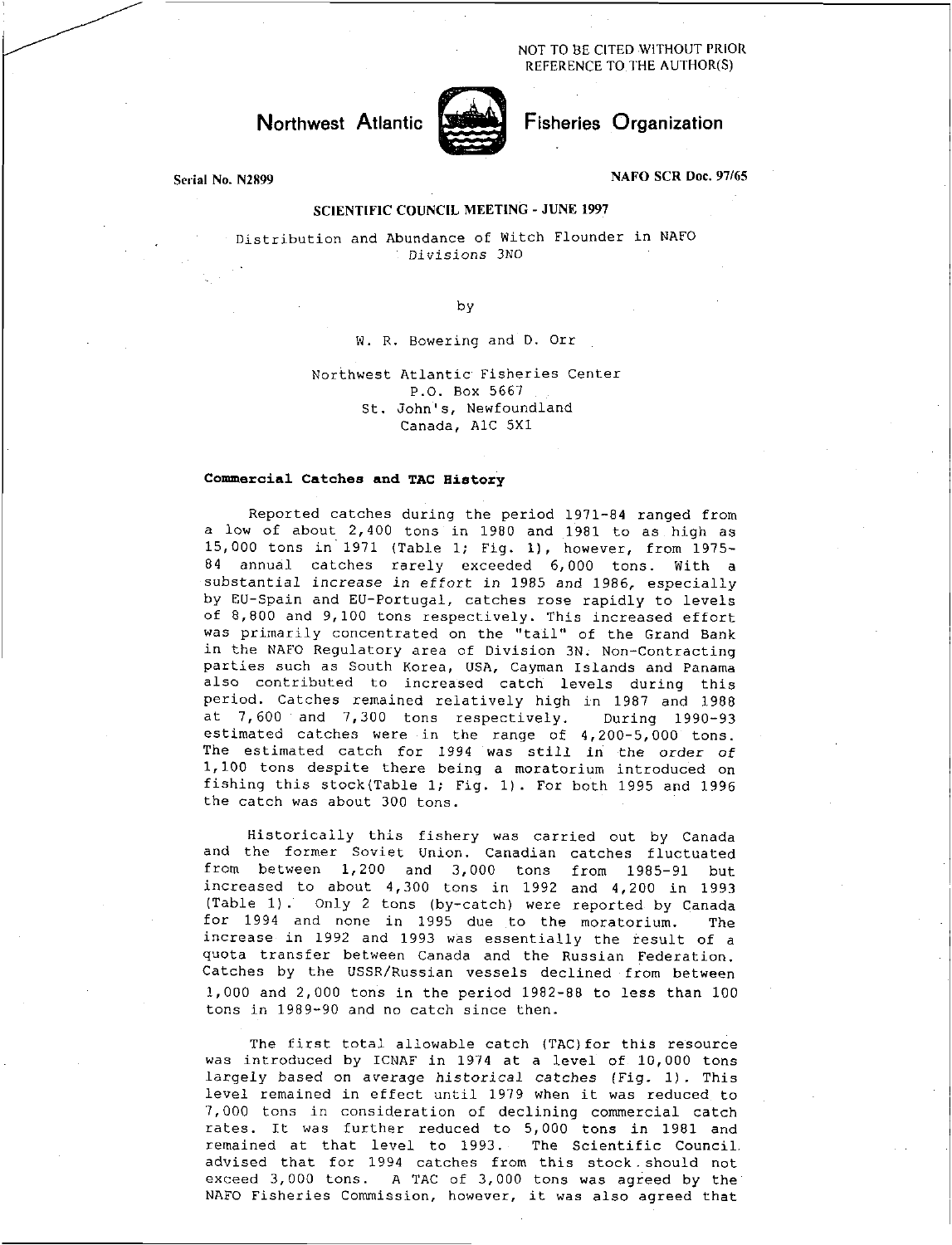no directed fishery would be conducted for witch flounder in 1994 due to the poor state of the stock and to allow for rebuilding. A complete moratorium was introduced by the Fisheries Commission for directed fishing in 1995 and has continued through 1997.

 $\left.\begin{array}{c} \left.\begin{matrix} 1 & 1 \\ 1 & 1 \end{matrix}\right| \left.\begin{matrix} 1 & 1 \\ 1 & 1 \end{matrix}\right|\left.\begin{matrix} 1 & 1 \\ 1 & 1 \end{matrix}\right|\left.\begin{matrix} 1 & 1 \\ 1 & 1 \end{matrix}\right|\left.\begin{matrix} 1 & 1 \\ 1 & 1 \end{matrix}\right|\left.\begin{matrix} 1 & 1 \\ 1 & 1 \end{matrix}\right|\left.\begin{matrix} 1 & 1 \\ 1 & 1 \end{matrix}\right|\left.\begin{matrix} 1 & 1 \\ 1 & 1 \end{matrix}\right|\left.\begin{matrix} 1 & 1 \\ 1 & 1$ 

### **Commercial Fishery** Data

Due to the closure of the fishery in 1994 no Canadian commercial fishery data are available. However, commercial fishery data from the Canadian fishery prior to the moratorium are available for review in NAFO SCR Doc. 94/49, Serial No. N2420. Some length frequency data from both large and small trawlers of EU-Spain as taken in by-catch in Division 3N during 1994, however, are presented in Fig. 2 and 3 (data obtained from the.Spanish National Research Report, SCS Doc. 95/15). Most fish caught were in the range of 35-45 cm for small trawlers and 35-53 cm for large trawlers (Fig. 2). Cumulatively, less than 20% of the small trawler catch was below 35 cm and less than 30% of the large trawler catch was below 35 cm (Fig. 3).

### **Research Vessel Surveys**

Stratified-random research vessel surveys have been carried out by Canada on the Grand Bank (including Div. 3N0) during spring since 1971 although during the early period coverage was limited and, in fact, for most years only surveyed to 366 meters. Since 1990, on the other hand, depth coverage was extended to 720 meters which should be more representative but still not cover the entire range of depth distribution of witch flounder as observed in other areas in recent years.

In addition to spring surveys, a time series of fall surveys was begun in 1990 for seasonal comparisons. Beginning with the 1995 fall survey the survey gear was changed from an Engel groundfish trawl to a Campelen shrimp trawl. Estimates of biomass and abundance from these surveys are presented but no conversions have been applied at this stage. Until the appropriate and agreed conversion factors have been applied to the data, the values from these surveys cannot be compared in the full context to those of the previous years using the Engel trawl.

#### *Spatial Distribution*

Comparative plots of geographic distribution from the spring and fall surveys expressed as mean weight (kg) of the. catch for each set are presented in Fig. 4 for the period 1990-96.

All surveys indicate that the witch flounder resource has been and continues to be mainly distributed in Division 30 along the southwestern slope of the Grand Bank (Fig. 4). In most years the distribution is concentrated in the slope area of the continental shelf, however, in certain years they can be distributed significantly in over the shallower parts of the bank in larger strata. It is this variation in distribution from smaller to larger strata that is often responsible for the high variability in the annual biomass estimates. There is some evidence for differences in seasonal distribution, however, it is not necessarily consistent in its direction from year to year. In many instances the catches are too small to detect strong trends with any confidence.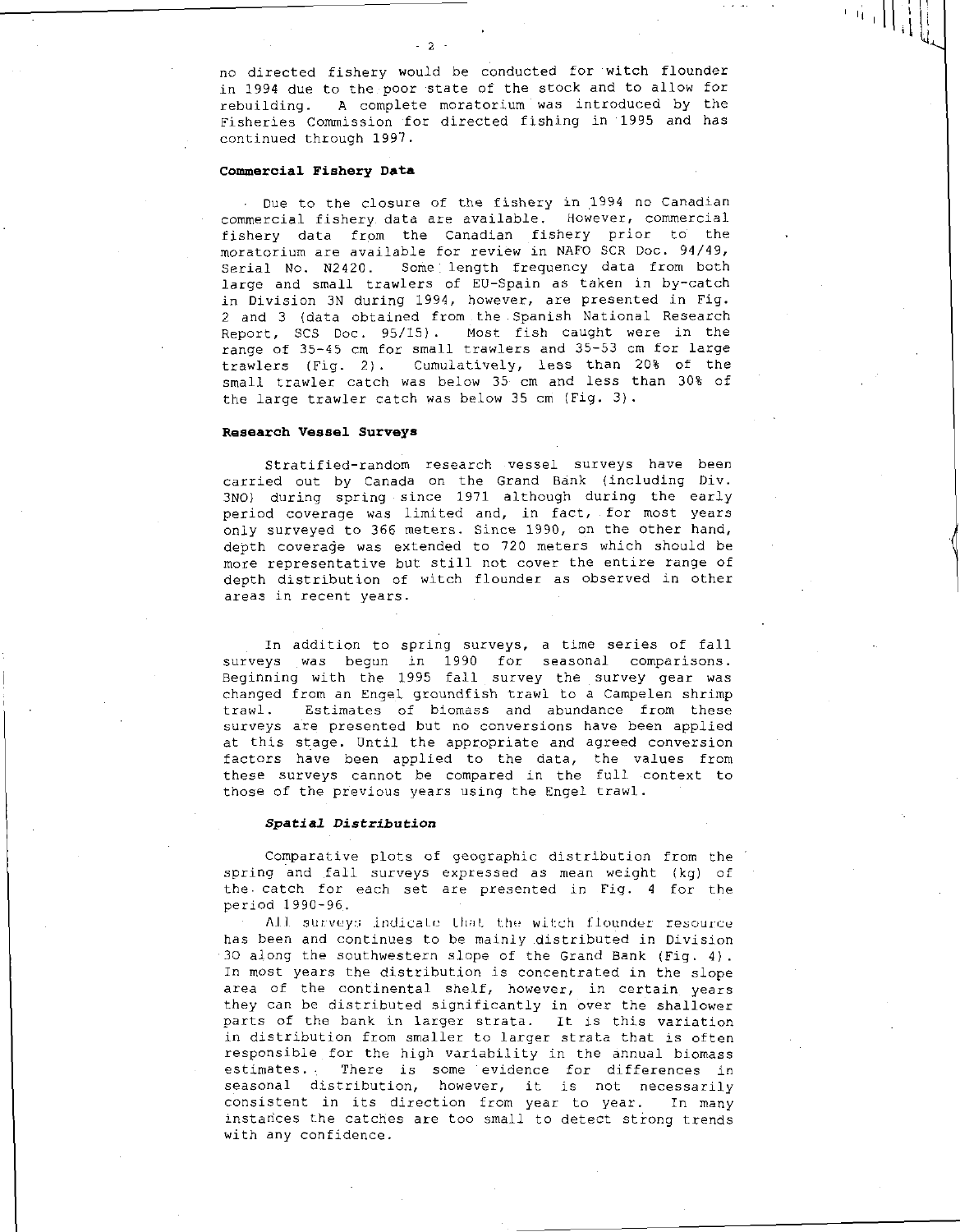#### *Biomass* **Estimates**

Total biomass estimates with confidence limits as well as biomass estimates by stratum are presented for the spring surveys in Tables 2 and 3 and for the fall surveys in Tables 4 and 5 for Div. 3N and Div. 30, respectively. A plot of the divisional biomass estimates from both spring and fall surveys are presented in Fig. 5 and 6, respectively for illustration.

Estimated biomass from spring surveys (which is the longest time series) in Div. 3N has been at very low levels throughout the time period and in most years was less than 1,000 tons (Table 2; Fig. 5). For Div. 30 estimates of biomass showed considerable annual fluctuations on average between 6,000 and 12,000 tons particularly in the late<br>1980's considered to be related to distributional related to distributional differences (Table 3; Fig. 5). Nevertheless, the estimates illustrate a sharp decline in the last few years with the estimate for 1993 near the lowest observed although survey coverage during 1991-93 has been the most complete in the time series. The biomass from the 1994 spring survey, on the other hand, estimated the biomass in Div. 3NO combined to be 6,800 tons largely as a result of good catches along the southwest slope of the Grand Bank in Div. 30. The 1995 estimate was about 2,000 tons, again, similar to the very low 1993 value. Although not directly comparable, the 1996-97 estimates for Div. 3N using the Campelen trawl were maintained at the very low levels experienced by the Engel trawl surveys in the previous years (Fig. 5). The 1996 Campelen estimate was about the same as the 1991-92 Engel *values* but increased between 1996 and 1997 such that the 1997 estimate is about the same as the relatively high 1994 Engel value (Fig. 5).

Results of the fall surveys are presented in Tables 4 and 5 for Div. 3N and 30, respectively with a comparison of biomass and abundance of spring versus fall surveys shown in Table 6 and illustrated in Fig. 7. With the exception of the higher 1990 estimate there is little in the way of trends within the fall survey data. Seasonally, the 1990 fall estimate was higher than in spring whereas for 1991 and 1992 the reverse was true. The 1993 shift is similar to that of 1990. The differences, however, especially for the 1991-93 surveys were not large and still put the biomass and abundance estimates in both instances among the lowest levels observed. While the 1994 spring estimate was in the higher range, the fall estimate was more similar to that of the fall of 1993. The 1995 spring estimate is again near the lowest observed.

Although the fall 1995-96 and spring 1996-97 surveys cannot be directly compared to previous years as stated above it is indicated that the spring 1996 biomass estimate is considerably lower than that of the 1995 fall estimate. It is in the same range of recent estimates from both spring and fall even though the new gear is generally much more efficient at catching flatfish. The fall 1995 and 1996 values are directly comparable and are of similar value. As well, the spring 1996 and 1997 values are also directly comparable and indicate a modest increase between the two years.

To illustrate the general difference between the catchability of the two gears the stratified abundance at length for the 1994-96 *surveys* are shown in Fig. 7 and 8 for spring and fall, respectively. It can be seen that the Campelen trawl is much more effective in catching the smaller fish compared to the Engel trawl which will inflate

3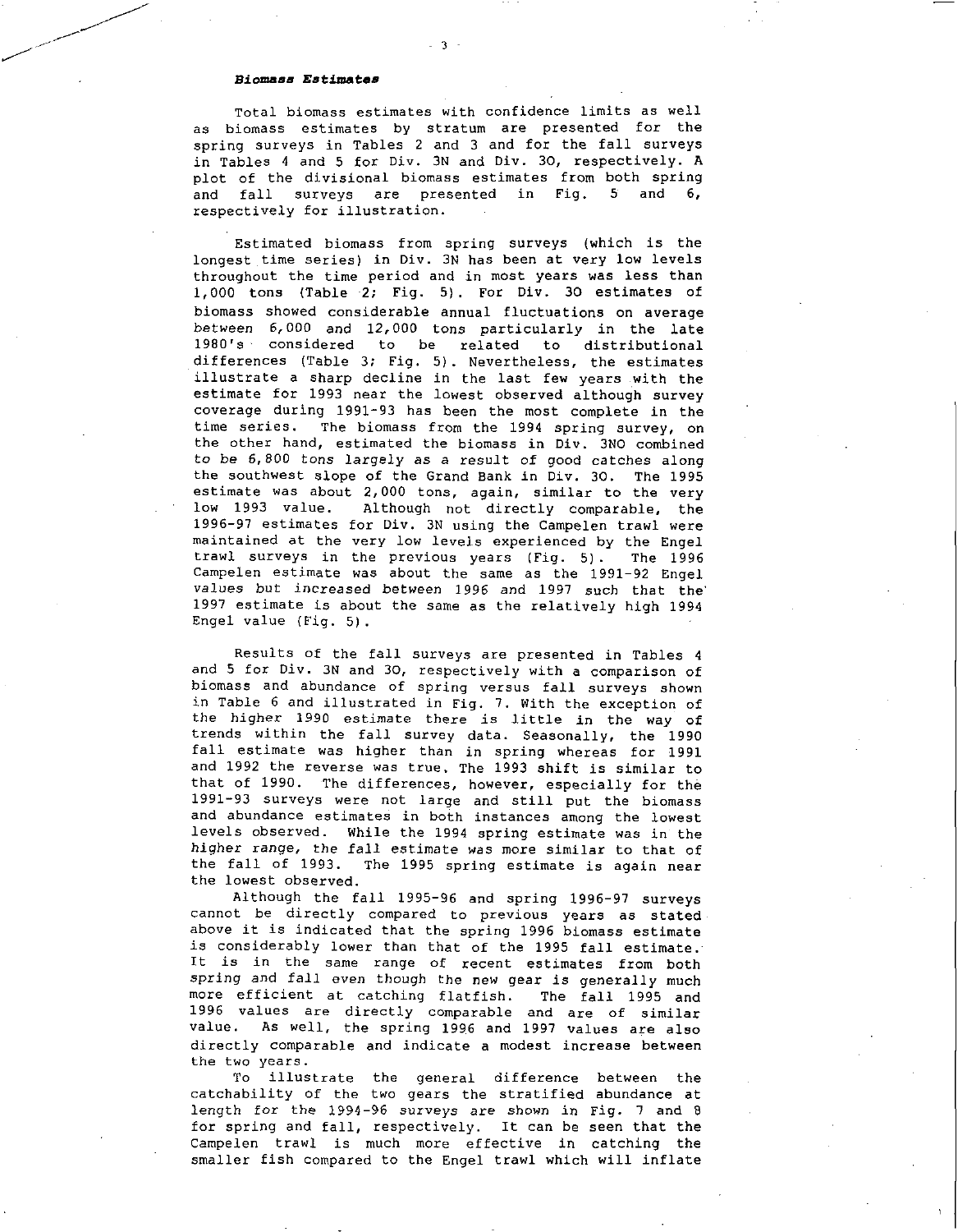the Campelen estimates. Nevertheless, fish larger than 35 cm are well represented in the surveys of both gear types and in fact there is an increase in the abundance of these larger size groups between 1995 spring (Engel) and 1996 spring (Campelen). Similarly, there is an increase in the estimates of these larger sizes between 1994 fall(Engel) and 1996 fall (Campelen).

### Resource Status

Based on the data available it is difficult to fully evaluate the status of the stock, however, this may improve somewhat when all the survey data have been converted to allow direct comparisons between estimates from the two survey gear types. Although the perception of the stock has not changed markedly from last year the two most recent data points in both the spring and fall surveys at least suggest there may be some improvement in the stock. No recent aging data are available therefore it is 'not possible to comment on any recruitment prospects for the resource.

| Year       | Canada | <b>USSR</b> | Other  | Total | <b>TAC</b> |
|------------|--------|-------------|--------|-------|------------|
|            |        |             |        |       |            |
| 1971       | 178    | 14774       | 13     | 14965 |            |
| 1972       | 3419   | 5738        | 20     | 9177  |            |
| 1973       | 4943   | 1714        | 34     | 6691  |            |
| 1974       | 2807.  | 5235        | 3      | 8045  | 10000      |
| 1975       | 1137   | 5019        | 12     | 6168  | 10000      |
| 1976       | 3044   | 2991        |        | 6035  | 10000      |
| 1977       | 3013   | 2742        | 4      | 5759  | 10000      |
| 1978       | 1165   | 2275        | 33     | 3473  | 10000      |
| 1979       | 1193   | 1868        | 16     | 3077  | 7000       |
| 1980       | 425    | 1994        | 1      | 2420  | 7000       |
| 1981       | 381    | 2044        |        | 2425  | 5000       |
| 1982       | 1760   | 1969        | 3      | 3732  | 5000       |
| 1983       | 1674   | 1942        |        | 3616  | 5000       |
| 1984       | 834    | 1955        | 13     | 2802  | 5000       |
| 1985       | 2746   | 1908        | 4117   | 8771  | 5000       |
| 1986       | 2937   | 1724        | 4470   | 9131  | 5000       |
| 1987       | 2829   | 1425        | 3342   | 7596  | 5000       |
| 1988       | 1927   | 1037        | 4361   | 7325  | 5000       |
| 1989       | 1241   | 81          | 2366   | 3688  | 5000       |
| 1990       | 2654   | 9           | 1516   | 4179  | 5000       |
| 1991       | 2624   |             | 2223   | 4847  | 5000       |
| 1992       | 4328   |             | 632    | 4960  | 5000       |
| 1993<br>a  | 4164   |             | 250 b  | 4414  | 5000       |
| *1994<br>a | 2      |             | 1117 b | 1119  | 3000       |
| 1995 a     |        |             | 300 b  | 300   | 0          |
| 1996       | 32     |             | 283 b  | 315   | 0          |
| 1997       |        |             |        |       | 0          |

Table 1 . Catches and TACs ( t ) of Witch Flounder in Div. 3NO from 1971-97.

\*Note: Although a TAC of 3000 tons was agreed by the FC,

it was also agreed that no directed fishing be conducted in 1994 due to the poor state of the stock.

a = Provisional Data

b = Estimated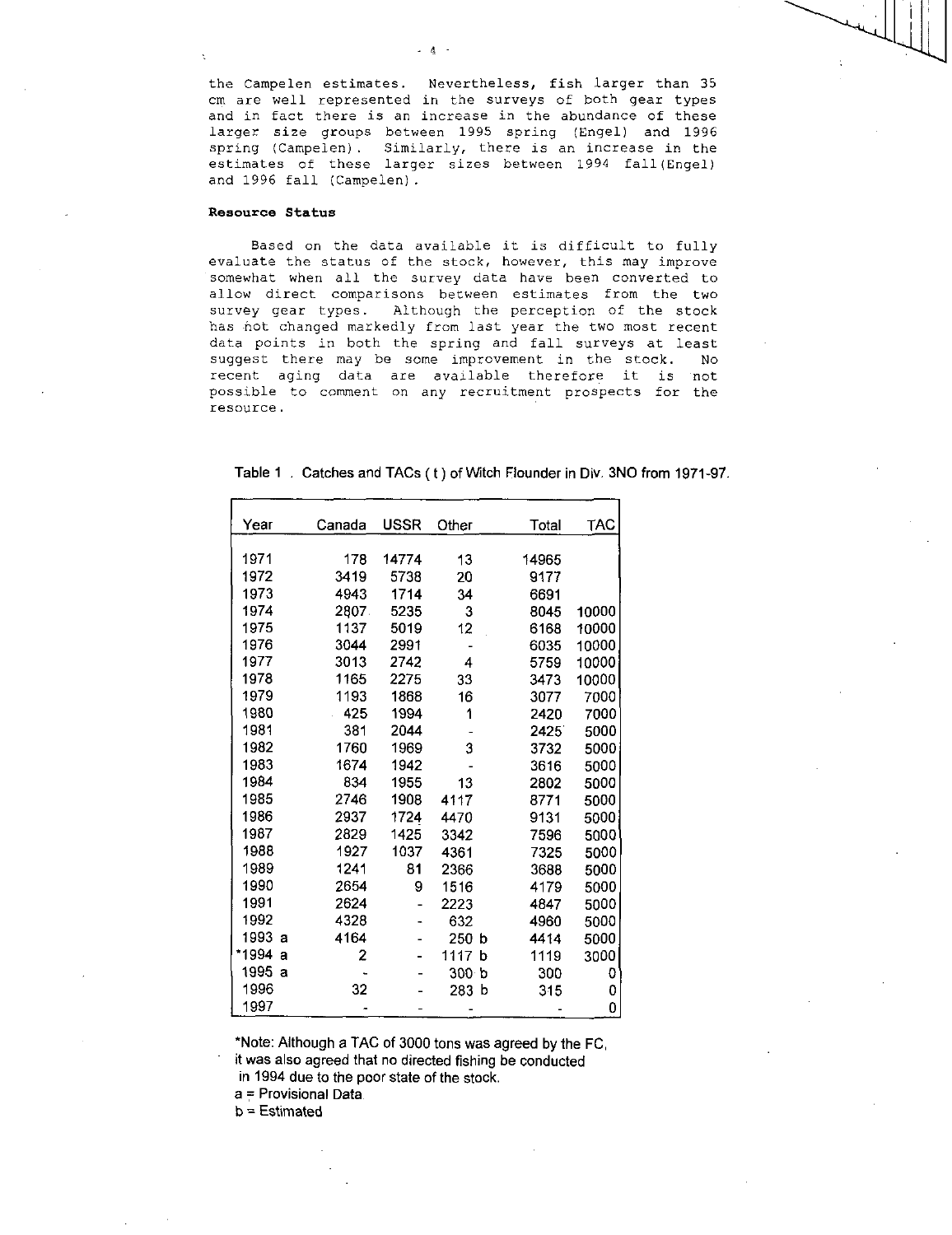| Stratum                                         | Depth<br>(fath) | Area<br>(sq. n. m.)                        | Units<br>(000s)                      | 1985                                 | 1986                                           | 1987                                  | 1988                                   | 1989                                          | 1990                              | 1991                            | 1992                              | 1993                                          | 1994                                        | 1995                              | 1996                                             |
|-------------------------------------------------|-----------------|--------------------------------------------|--------------------------------------|--------------------------------------|------------------------------------------------|---------------------------------------|----------------------------------------|-----------------------------------------------|-----------------------------------|---------------------------------|-----------------------------------|-----------------------------------------------|---------------------------------------------|-----------------------------------|--------------------------------------------------|
| 375<br>376<br><b>Total</b>                      | <=30            | 1593<br>1499                               | 120<br>113                           | 0<br>0<br>0                          | 0<br>0<br>0                                    | $\mathbf{0}$<br>7<br>7                | 0<br>0<br>0                            | 0<br>0<br>0                                   | 0<br>0<br>0                       | 0<br>0<br>0                     | $\mathbf 0$<br>0<br>0             | O<br>0<br>$\pmb{0}$                           | 0<br>0<br>0                                 | 0<br>0<br>0                       | 0<br>0<br>$\ddot{\mathbf{0}}$                    |
| 360<br>361<br>362<br>373<br>374<br>383<br>Total | 31-50           | 2992<br>1853<br>2520<br>2520<br>931<br>674 | 225<br>139<br>189<br>189<br>70<br>51 | 61<br>0<br>44<br>0<br>0<br>34<br>138 | 404<br>0<br>38<br>0<br>0<br>$\mathbf 0$<br>442 | 366<br>21<br>0<br>0<br>0<br>21<br>408 | 898<br>36<br>96<br>0<br>0<br>0<br>1031 | 101<br>0<br>0<br>0<br>0<br>$\mathbf 0$<br>101 | 0<br>13<br>0<br>0<br>0<br>0<br>13 | 0<br>0<br>0<br>0<br>0<br>0<br>0 | 18<br>0<br>0<br>0<br>0<br>0<br>18 | 92<br>O<br>0<br>$\mathbf 0$<br>10<br>0<br>103 | 0<br>0<br>0<br>0<br>37<br>$\mathbf 0$<br>37 | 0<br>21<br>0<br>0<br>0<br>0<br>21 | ĶΟ<br>Q<br>Ő<br>0<br>O<br>0<br>Ö                 |
| 359<br>377<br>382<br>Total                      | 51-100          | 421<br>100<br>647                          | 32<br>8<br>49                        | 35<br>0<br>0<br>35                   | 60<br>0<br>0<br>60                             | 28<br>38<br>6<br>72                   | 126<br>2<br>0<br>128                   | 133<br>17<br>0<br>150                         | 0<br>0<br>0<br>0                  | 0<br>0<br>0<br>0                | 0<br>0<br>0<br>0                  | 10<br>$\mathbf 0$<br>$\mathbf 0$<br>10        | 0<br>0<br>0<br>0                            | 0<br>0<br>0<br>0                  | $\begin{bmatrix} 0 \\ 0 \end{bmatrix}$<br>o<br>O |
| 358<br>378<br>381<br>Total                      | 101-150         | 225<br>139<br>182                          | 17<br>10<br>14                       | 186<br>12<br>4<br>202                | 20<br>18<br>20<br>58                           | 76<br>91<br>55<br>222                 | 13<br>14<br>38<br>64                   | 14<br>17<br>$\mathbf 0$<br>31                 | 27<br>0<br>38<br>65               | 0<br>4<br>0<br>4                | 23<br>12<br>0<br>34               | 65<br>0<br>0<br>65                            | 51<br>0<br>0<br>51                          | 2<br>0<br>0<br>2                  | 51<br>0<br>្តព្រ<br>51                           |
| 357<br>379<br>380<br>Total                      | 151-200         | 164<br>106<br>116                          | 12<br>8<br>9                         | 52<br>$\overline{7}$<br>28<br>88     | 66<br>14<br>0<br>81                            | 86<br>88<br>83<br>256                 | 3<br>21<br>17<br>42                    | 20<br>11<br>4<br>35                           | 9<br>27<br>5<br>41                | 0<br>2<br>0<br>2                | 14<br>9<br>0<br>23                | 31<br>0<br>$\mathbf 0$<br>31                  | 47<br>1<br>$\mathbf{o}$<br>48               | 10<br>0<br>0<br>10                | 36<br>$\mathbf{0}$<br>80<br>36                   |
| 723<br>725<br>727<br>Total                      | 201-300         | 155<br>105<br>160                          | 12<br>8<br>12                        | 0                                    | $\mathbf 0$                                    | 0                                     | Ó                                      | 0                                             | -<br>0                            | 32<br>27<br>0<br>59             | 43<br>9<br>$\mathbf{3}$<br>56     | 30<br>18<br>23<br>71                          | 21<br>23<br>10<br>54                        | 26<br>0<br>0<br>26                | 16<br>Ğ<br>90<br>21                              |
| 724<br>726<br>728<br>Total                      | 301-400         | 124<br>72<br>156                           | 9<br>5<br>12                         | 0                                    | 0                                              | 0                                     | 0                                      | 0                                             | 0                                 | 112<br>38<br>48<br>198          | 71<br>13<br>11<br>95              | 93<br>$-16$<br>59<br>168                      | 19<br>13<br>13<br>45                        | 12<br>2<br>114<br>128             | 29<br>42<br>21<br>62                             |
| 752<br>756<br>760<br><b>Total</b>               | 401-500         | 134<br>106<br>154                          | 10<br>8<br>12                        | 0                                    | 0                                              | 0                                     | 0                                      | ٠<br>O                                        | 0                                 | 0                               | 0                                 | 0                                             | 4 <br>15<br>13<br>42                        | 0                                 | I<br>Ō                                           |
| 753<br>757<br>761<br>Total                      | 501-600         | 138<br>102<br>171                          | 10<br>8<br>13.                       | υ                                    | υ                                              | υ                                     |                                        | υ                                             | U                                 | 0                               | υ                                 | υ                                             | U                                           | U                                 |                                                  |
| 754<br>758<br>762<br>Total                      | 601-700         | 180<br>99<br>212                           | 14<br>7<br>16                        | 0                                    | 0                                              | o                                     | 0                                      | 0                                             | 0                                 | 0                               | 0                                 | 0                                             | 0                                           | ٥I                                | $\mathbf 0$<br>nidi.                             |
| 755<br>759<br>763<br>Total                      | 701-800         | 385<br>127<br>261                          | 29<br>10<br>20                       | 0                                    | 0                                              | 0                                     | ٥                                      | 0                                             | 0                                 | 0                               | 0                                 | 0                                             | 0                                           | 0                                 |                                                  |
| Biomass (tons)                                  |                 |                                            |                                      | 462                                  | 641                                            | 965                                   | 1265                                   | 316                                           | 118                               | 263                             | 226                               | 447                                           | 264                                         | 187                               | 170                                              |
| Lower limit<br>Upper limit                      |                 |                                            |                                      | $-120$<br>1044                       | 96<br>1182                                     | 463<br>1313                           | $-567$<br>3097                         | $-1040$<br>1671                               | -8<br>174                         | $-734$<br>1259                  | 84<br>348                         | 229<br>669                                    | 90<br>437                                   | $-580$<br>954                     | 10<br>331                                        |

Table 2. Estimated biomass (tons) per stratum of witch flounder from research vessel surveys in Div. 3N during spring from 1971-96. continued) Shaded areas indicate Campelen trawl surveys.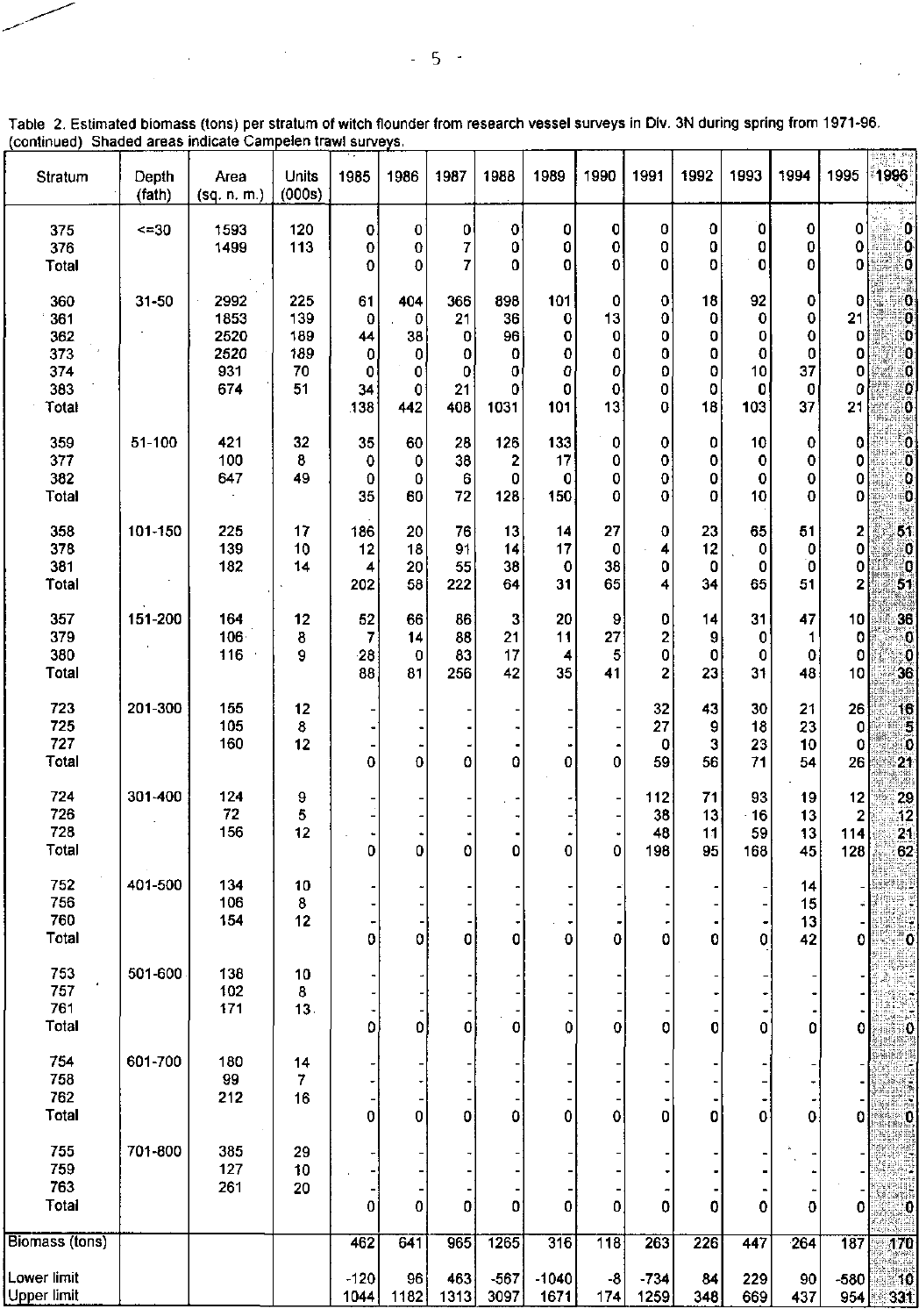| Stratum                                         | Depth<br>(fath) | Area<br>(sq. n. m.)                        | Units<br>(000s)                      | 1971                            | 1972                              | 1973                       | 1974                         | 1975                      | 1976                           | 1977                                | 1978                                 | 1979                                   | 1980                                  | 1982                                   | 1984                                             |
|-------------------------------------------------|-----------------|--------------------------------------------|--------------------------------------|---------------------------------|-----------------------------------|----------------------------|------------------------------|---------------------------|--------------------------------|-------------------------------------|--------------------------------------|----------------------------------------|---------------------------------------|----------------------------------------|--------------------------------------------------|
| 375<br>376<br>Total                             | $\leq 30$       | 1593<br>1499                               | 120<br>113                           | 36<br>36                        | $\mathbf{0}$<br>0<br>0            | 0<br>0<br>0                | 0<br>0<br>0                  | 0<br>0<br>0               | 0<br>0                         | 0<br>0<br>0                         | 11<br>0<br>11                        | 0<br>0<br>0                            | 0<br>0<br>0                           | 0<br>0<br>0                            | 0<br>$\mathbf 0$<br>0                            |
| 360<br>361<br>362<br>373<br>374<br>383<br>Total | $31 - 50$       | 2992<br>1853<br>2520<br>2520<br>931<br>674 | 225<br>139<br>189<br>189<br>70<br>51 | 0<br>344<br>0<br>0<br>34<br>379 | 25<br>0<br>0<br>0<br>0<br>0<br>25 | 0<br>0<br>0<br>0<br>0<br>0 | 0<br>0<br>0<br>0<br>$\bf{0}$ | 0<br>203<br>0<br>0<br>203 | 305<br>0<br>O<br>0<br>0<br>305 | 38<br>63<br>O<br>0<br>0<br>0<br>101 | 586<br>0<br>0<br>59<br>0<br>0<br>645 | 725<br>19<br>15<br>15<br>0<br>0<br>775 | 265<br>70<br>26<br>0<br>0<br>٥<br>361 | 1316<br>24<br>0<br>0<br>0<br>0<br>1340 | 1139<br>83<br>$\mathbf 0$<br>0<br>0<br>0<br>1222 |
| 359<br>377<br>382<br>Total                      | 51-100          | 421<br>100<br>647                          | 32<br>8<br>49                        | $\bf{0}$                        | 268<br>0<br>0<br>268              | 660<br>0<br>0<br>660       | 8<br>0<br>8                  | ÷<br>0<br>0               | 1368<br>0<br>1368              | 58<br>99<br>30<br>186               | 0<br>0<br>0                          | 86<br>10<br>0<br>96                    | 44<br>19<br>39<br>102                 | 190<br>0<br>0<br>190                   | 134<br>6<br>0<br>140                             |
| 358<br>378<br>381<br>Total                      | 101-150         | 225<br>139<br>182                          | 17<br>10<br>14                       | 12<br>6<br>18                   | 50<br>5<br>12<br>67               | 41<br>14<br>0<br>55        | 30<br>0<br>30                | 15<br>15                  | 0                              | 102<br>50<br>74<br>226              | 123<br>155<br>278                    | 19<br>79<br>35<br>133                  | 5<br>26<br>17<br>48                   | 42<br>21<br>14<br>77                   | 21<br>13<br>17<br>51                             |
| 357<br>379<br>380<br>Total                      | 151-200         | 164<br>106<br>116                          | 12<br>8<br>9                         | 0                               | 48<br>48                          | 15<br>5<br>18<br>39        | 14<br>17<br>32               | 0                         | 0                              | 89<br>114<br>59<br>262              | 38<br>38                             | 80<br>45<br>37<br>161                  | 25<br>22<br>12<br>59                  | 105<br>12<br>117                       | 4<br>19<br>$\overline{\mathbf{2}}$<br>25         |
| 723<br>725<br>727<br>Total                      | 201-300         | 155<br>105<br>160                          | 12<br>8<br>12                        | $\mathbf 0$                     | 0                                 | 0                          | 0                            | 0                         | 0                              | 0                                   | 0                                    | 0                                      | 0                                     | 0                                      | $\mathbf 0$                                      |
| 724<br>726<br>728<br>Total                      | 301-400         | 124<br>72<br>156                           | 9<br>5<br>12                         | 0                               | 0                                 | 0                          | 0                            | 0                         | 0                              | 0                                   | 0                                    | 0                                      | 0                                     | 0                                      | 0                                                |
| 752<br>756<br>760<br>Total                      | 401-500         | 134<br>106<br>154                          | 10<br>8<br>12                        |                                 |                                   |                            |                              | 0                         | 0                              | 0                                   | 0                                    | 0                                      | 0                                     | 0                                      | 0                                                |
| 753<br>757<br>761<br>Total                      | 501-600         | 138<br>102<br>171                          | 10<br>8<br>13                        | 0                               | $\overline{\phantom{a}}$<br> 0    | ۰<br>$\bf{0}$              | $\mathbf{0}$                 | 0                         | $\mathbf{o}$                   | $\mathbf{0}$                        | 0                                    | ٠<br>$\mathbf{0}$                      | $\ddot{\phantom{1}}$<br>0             | 0                                      | $\mathbf{0}$                                     |
| 754<br>758<br>762<br>Total                      | 601-700         | 180<br>99<br>212                           | 14<br>7<br>16                        | 0                               | $\bf{0}$                          | 0                          | 0                            | 0                         | 0                              | 0                                   | 0                                    | 0                                      | 0                                     | 0                                      | 0                                                |
| 755<br>759<br>763<br>Total                      | 701-800         | 385<br>127<br>261                          | 29<br>10<br>20                       | 0                               | 0                                 | 0                          | 0                            | 0                         | 0                              | 0                                   | $\mathbf{0}$                         | 0                                      | 0                                     | 0                                      | 0                                                |
| Biomass (tons)                                  |                 |                                            |                                      | 432                             | 408                               | 754                        | 70                           | 218                       | 1673                           | 776                                 | $\overline{972}$                     | 1165                                   | 570                                   | 1723                                   | 1438                                             |
| Lower limit<br><b>Upper limit</b>               |                 |                                            |                                      | $-3282$<br>4847                 | $-449$<br>1316                    | $-984$<br>2491             | 29<br>126                    | $-123$<br>560             | $-1305$<br>4652                | 421<br>1115                         | $-264$<br>2211                       | 409<br>1921                            | 286<br>852                            | $-974$<br>3306                         | 453<br>2424                                      |

 $\frac{1}{4}$ 

Table 2. Estimated biomass (tons) per stratum of witch flounder from research vessel surveys in Div. 3N during spring from 1971-96.

- 6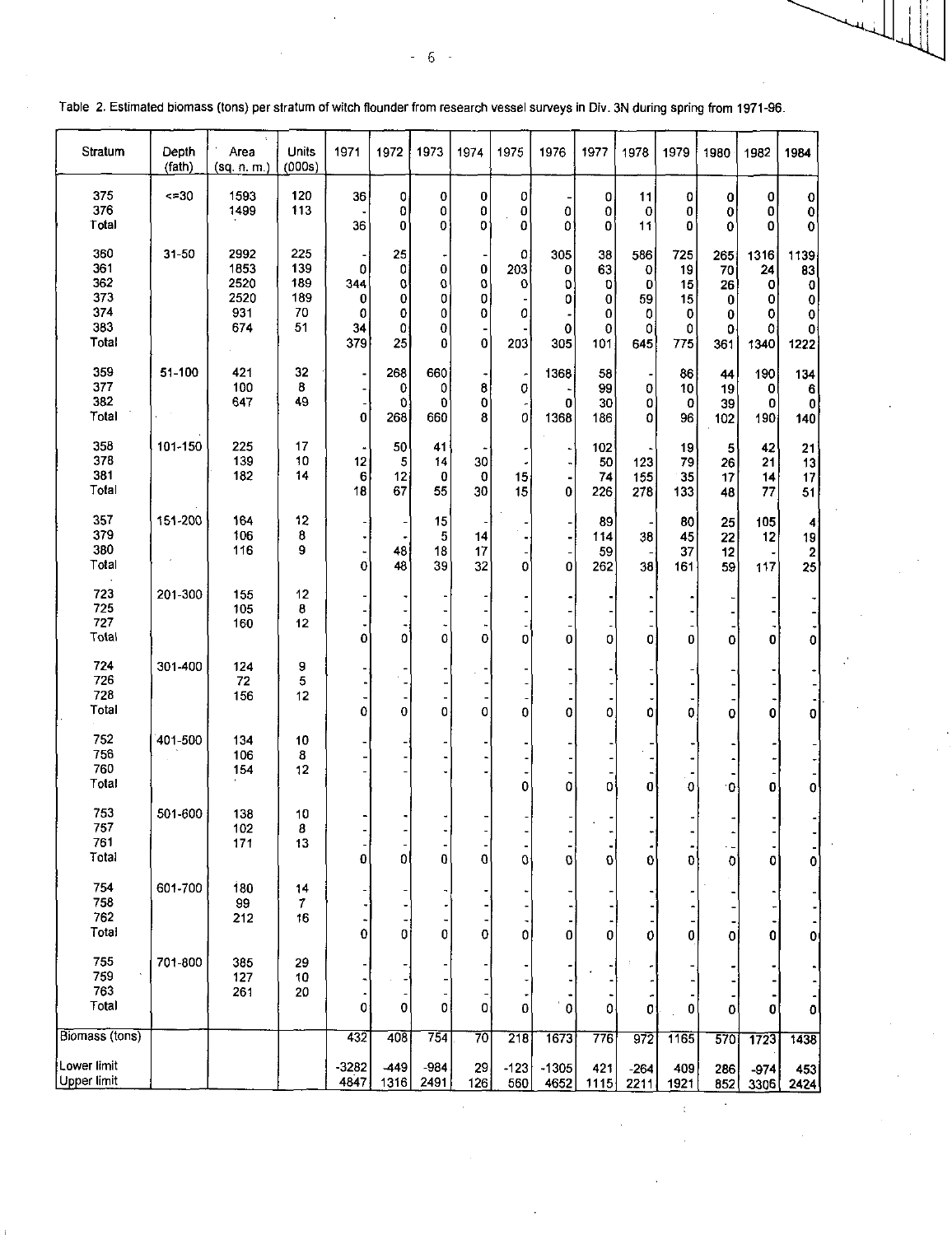| Stratum            | <b>Depth</b> | <b>Area</b> | <b>Units</b>        | 1973            | 7975            | 7976     | 1977                 | 1978 | 1979   | 1980                      | 7981             | 1982           | 1984                      | 7985         |
|--------------------|--------------|-------------|---------------------|-----------------|-----------------|----------|----------------------|------|--------|---------------------------|------------------|----------------|---------------------------|--------------|
|                    | (fath)       | (sq. n. M.) | (000s)              |                 |                 |          | $\tilde{\mathbf{v}}$ |      |        |                           |                  |                |                           |              |
| $\overline{330}$   | $31-50$      | 2089        | $\overline{157}$    | $\overline{24}$ | $\overline{24}$ | Ō        | ō                    | 66   | 254    | $\overline{\mathfrak{o}}$ | $\overline{177}$ | $\overline{0}$ | $\overline{\mathfrak{o}}$ | O            |
| 331                |              | 456         | 34                  | 0               | $\mathbf 0$     | 0        |                      | 210  | 26     | 214                       |                  | $\mathbf 2$    | 987                       | 188          |
| 338                |              | 1898        | 142                 | 1889            | 841             | 1530     | 517                  | 20   | 46     | 627                       |                  | 40             | 100                       | 4590         |
| 340                |              | 1716        | 129                 |                 | 0               | 282      | 0                    | 73   | 406    | 0                         | 52               | 9              | 17                        | 82           |
| 351                |              | 2520        | 189                 | 26              | 127             | 0        | 61                   | 0    | 172    | 123                       | 3689             | 74             | 422                       | 165          |
| 352                |              | 2580        | 194                 | 17              | 548             | 33       | 45                   | 66   | 168    | 608                       | $\alpha = -1$    | 118            | 56                        | 643          |
| 353                |              | 1282        | 96                  | 1806            | 714             | 1136     | 845                  | 1093 | 153    | 722                       |                  | 2293           | 2406                      | 802          |
| Total              |              |             |                     | 3763            | 2253            | 2981     | 1467                 | 1528 | 1225   | 2294                      | 3917             | 2536           | 3987                      | 6470         |
| 329                | 51-100       | 1721        | 129                 | $\pmb{0}$       |                 | 3870     | 176                  | 124  | 5      | 0                         | 0                | 0              | 0                         | o            |
| 332                |              | 1047        | 79                  |                 | 267             | 975      | 762                  | 846  | 31     | 1218                      |                  | 5718           | 1493                      | 4833         |
| 337                |              | 948         | 71                  | 199             | 48              | 465      | 258                  | 89   | 0      | 154                       |                  | 119            | 32                        | 2113         |
| 339                |              | 585         | 44                  | 130             | 0               |          |                      | 130  | 106    |                           | 296              | 20             | 176                       | 0            |
| 354                |              | 474         | 36                  | 797             |                 | 501      | 81                   |      | 42     | 302                       | 9                | 267            | 285                       | 71           |
| Total              |              |             |                     | 1126            | 316             | 5812     | 1276                 | 1188 | 185    | 1675                      | 305              | 6123           | 1986                      | 7018         |
| 333                | 101-150      | 147         | 11                  |                 | 8               | 18       | 3                    | 17   | 4      | 37                        |                  | 220            | 5                         | 27           |
| 336                |              | 121         | 9                   | 6               | 11              | 144      | 62                   | 14   | 3      | 114                       |                  | 136            | Ś                         | 5            |
| 355                |              | 103         | 8                   |                 | 21              | 39       |                      |      | 3      | 21                        | 15               | 99             | 31                        | 101          |
| Total              |              |             |                     | $\frac{2}{7}$   | 40              | 201      | 64                   | 32   | 10     | 172                       | 15               | 455            | 40                        | 132          |
|                    |              |             |                     |                 |                 |          |                      |      |        |                           |                  |                |                           |              |
| 334<br>$-335$      | 151-200      | 96<br>58    | 7                   |                 |                 | 9<br>20  | 1                    | 9    | 3      | 12<br>31                  |                  | 63             | 0                         | 22<br>53     |
| 356                |              | 61          | 4<br>5              | 0               |                 |          |                      | 3    | 0<br>3 |                           |                  | 10             | 0                         |              |
|                    |              |             |                     | 4<br>4          | 0               | 30       | 1                    | 13   | 6      | 126                       | 4<br>4           | 72             | $\frac{2}{2}$             | 40<br>115    |
| Total              |              |             |                     |                 |                 |          |                      |      |        | 169                       |                  |                |                           |              |
| 717                | 201-300      | 166         | 12                  |                 |                 |          |                      |      |        |                           |                  |                |                           |              |
| 719                |              | 76          | 6                   |                 |                 |          |                      |      |        |                           |                  |                |                           |              |
| 721                |              | 76          | 6                   |                 |                 |          |                      |      |        |                           |                  |                |                           |              |
| Total              |              |             |                     | 0               | 0               | 0        | 0                    | 0    | 0      | 0                         | 0                | 0              | ۰.<br>0                   | 0            |
| 718                | 301-400      | 134         | 10                  |                 |                 |          |                      |      |        |                           |                  |                |                           |              |
| 720                |              | 105         | 8                   |                 |                 |          |                      |      |        |                           |                  |                |                           |              |
| 722                |              | 93          | 7.                  |                 |                 |          |                      |      |        |                           |                  |                |                           |              |
| Total              |              |             |                     | 0               | 0               | 0        | 0                    | 0    | 0      | 0                         | 0                | 0              | ò                         | 0            |
| 764                | 401-500      |             |                     |                 |                 |          |                      |      |        |                           |                  |                |                           |              |
| 768                |              | 105<br>99   | 8<br>$\overline{7}$ |                 |                 |          |                      |      |        |                           |                  |                |                           |              |
| 772                |              | 135         | 10                  |                 |                 |          |                      |      |        |                           |                  |                | Ē                         |              |
| Total              |              |             |                     | 0               | o               | 0        | $\Omega$             | 0    | 0      | 0                         | 0                | 0              | F<br>Ò                    | Ō            |
|                    |              |             |                     |                 |                 |          |                      |      |        |                           |                  |                |                           |              |
| 765                | 501-600      | 124         | 9                   |                 |                 |          |                      |      |        |                           |                  |                |                           |              |
| 769                |              | 138         | 10                  |                 |                 |          |                      |      |        |                           |                  |                |                           |              |
| 773                |              | 128         | 10                  |                 |                 |          |                      |      |        |                           |                  |                |                           |              |
| Total              |              |             |                     | 0               | 0               | 0        | 0                    | 0    | 0      | 0                         | 0                | 0              | 0                         | 0i           |
| 766                | 601-700      | 144         | 11                  |                 |                 |          |                      |      |        |                           |                  |                |                           |              |
| 770                |              | 128         | 10                  |                 |                 |          |                      |      |        |                           |                  |                |                           |              |
| 774                |              | 135         | 10                  |                 |                 |          |                      |      |        |                           |                  |                |                           |              |
| Total              |              |             |                     | 0               | Ó               | 0        | 0                    | 0    | 0      | 0                         | 0                | 0              | 0                         | $\mathbf{0}$ |
| 767                | 701-800      | 158         | 12                  |                 |                 |          |                      |      |        |                           |                  |                |                           |              |
| 771                |              | 175         | 13                  |                 |                 |          |                      |      |        |                           |                  |                |                           |              |
| 775                |              | 155         | 12                  |                 |                 |          |                      |      |        |                           |                  |                |                           |              |
| Total              |              |             |                     | 0               | 0               | ٥        | o                    | 0    | 0      | 0                         | 0                | 0              | 0                         | 0            |
| Biomass (tons)     |              |             |                     | 4900            | 2609            | 9023     | 2809                 | 2761 | 1426   | 4310                      | 4241             | 9186           | 6015                      | 13736        |
|                    |              |             |                     |                 |                 |          |                      |      |        |                           |                  |                |                           |              |
| Lower limit        |              |             |                     | 1960            | 1125            | $-24552$ | 557                  | 572  | 900    | $-434$                    | $-5549$          | $-5569$        | 3800                      | 7922         |
| <b>Upper limit</b> |              |             |                     | 7837            | 4093            | 42602    | 5059                 | 4947 | 1951   | 9051                      | 14030            | 23942          | 8228                      | 19549        |

 $\mathcal{L}$ 

Table 3. Estimated biomass (tons) per stratum of witch flounder from research vessel surveys in Division 3O during spring from 1973-97.

 $7 -$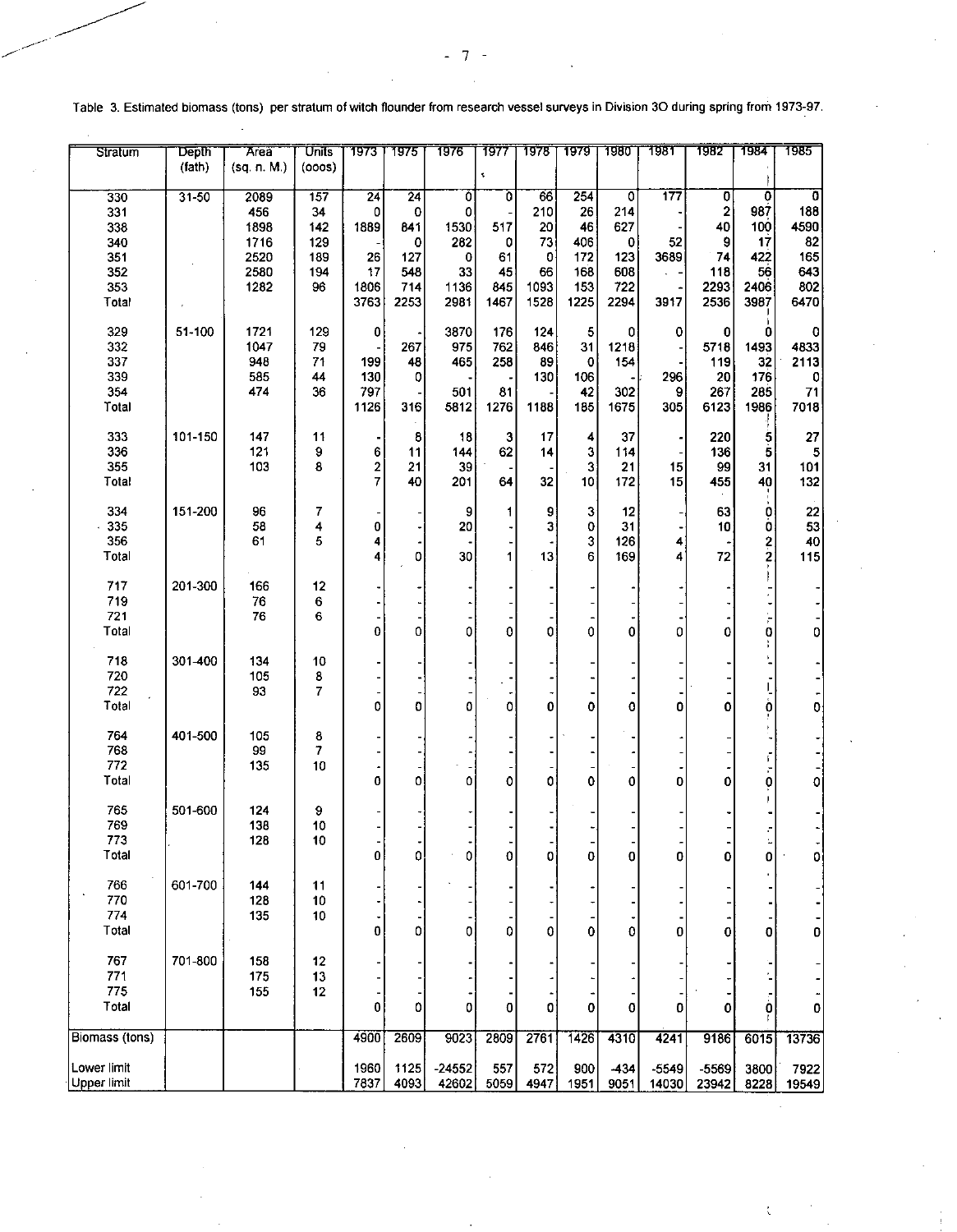| Stratum        | Depth     | Area        | Units          | 1986         | 7987        | 1988  | 1989 | 1990  | 1991 | 1992        | 1993 | 1994         | 1995    | -1996        | <u> 1997a </u>                                 |
|----------------|-----------|-------------|----------------|--------------|-------------|-------|------|-------|------|-------------|------|--------------|---------|--------------|------------------------------------------------|
|                | (fath)    | (sq. n. M.) | $($ coos $)$   |              |             |       |      |       |      |             |      |              |         |              |                                                |
| 330            | $31 - 50$ | 2089        | 157            | $\mathbf{0}$ | 0           | 13    | 0    | 0     | 0    | o           | 0    | $\mathbf{0}$ | 0       | 0            | Ø                                              |
| 331            |           | 456         | 34             | 17           | 1           | 222   | 0    |       | 0    | o           | O    | 0            | O       | 74           | ö                                              |
| 338            |           | 1898        | 142            | 755          | 742         | 1728  | 1211 | 237   | 0    | 66          | 152  | 0            | 151     | 870          | o                                              |
| 340            |           | 1716        | 129            | 0            | 14          | 0     | 0    | 5     | 0    | 75          | 0    | 0            | o       | О            | ¢                                              |
| 351            |           | 2520        | 189            | 303          | 163         | 613   | 140  | 62    | 0    | 0           | 0    | 0            | 0       | Ó            | 2                                              |
| 352            |           | 2580        | 194            | 136          | 841         | 813   | 391  | 1021  | 23   | 58          | 35   | 0            | 24      | 59           |                                                |
| 353            |           | 1282        | 96             | 741          | 1162        | 4205  | 1667 | 1035  | 0    | 144         | 122  | 0            |         | 23           |                                                |
| Total          |           |             |                | 1951         | 2923        | 7595  | 3409 | 2360  | 23   | 343         | 310  | 0            | 175     | 1026         | $\begin{array}{c} 112 \\ 2 \\ 116 \end{array}$ |
| 329            | 51-100    | 1721        | 129            | 0            | 0           | 425   | 31   | 16    | 289  | $\mathbf 0$ | 0    | 2501         | 61      | ୍ତ୍ର         | $-12$                                          |
| 332            |           | 1047        | 79             | 1218         | 1804        | 3181  | 813  | 2320  | 1390 | 1088        | 201  | 24           | 885     | 1180         | 235                                            |
| 337            |           | 948         | 71             | 825          | 894         | 539   | 877  | 971   | 892  | 349         | 278  | 27           | 329     | 330          | 173                                            |
| 339            |           | 585         | 44             | 4            | 149         | 80    | 0    | 0     | 0    | 0           | 0    | 0            | $\circ$ |              | O                                              |
| 354            |           | 474         | 36             | 605          | 151         | 231   | 17   | 141   | 74   | 73          | 463  | 0            | o       | 36           | ಂ                                              |
| Total          |           |             |                | 2653         | 2999        | 4457  | 1739 | 3447  | 2645 | 1511        | 941  | 2552         | 1275    | 1547         | 420                                            |
| 333            | 101-150   | 147         | 11             | з            | 0           | 33    | 5    | 67    | 222  | 33          | 28   | 2285         | 68      | Ħ            | 110                                            |
| 336            |           | 121         | 9              | 18           | 12          | 23    | 0    | 22    | 226  | 680         | 40   | 455          | 30      | 180          | 314                                            |
| 355            |           | 103         | 8              | 20           | 37          | 1     | 47   | 47    | 54   | 10          | 14   | 55           | 20      | 86           | .54                                            |
| Total          |           |             |                | 42           | 49          | 57    | 52   | 136   | 502  | 722         | 82   | 2796         | 118     | 273          | 478                                            |
| 334            | 151-200   | 96          | 7              | 17           | 0           | 6     | 11   | 13    | 12   | 53          | 8    |              |         |              | 407                                            |
| 335            |           | 58          | 4              | 8            | 0           | 27    | 11   | 44    | 21   | 566         | 24   | 344<br>51    | 7       | 150<br>78    |                                                |
| 356            |           | 61          | 5              | 10           | 10          | 3     | 13   | 33    | 18   | 57          | 23   |              | 20      |              | 116                                            |
| Total          |           |             |                | 35           | 11          | 36    | 35   | 90    | 51   | 677         | 55   | 33           | 31      | '40          | -13                                            |
|                |           |             |                |              |             |       |      |       |      |             |      | 428          | 58      | 268          | 536                                            |
| 717            | 201-300   | 166         | 12             |              |             |       |      |       | 4    | 26          | 11   | 603          | 17      | 465          | 4811                                           |
| 719            |           | 76          | 6              |              |             |       |      |       | 87   | 504         | 16   | 7            | 9       | 137          | 686                                            |
| 721            |           | 76          | 6              |              |             |       |      |       | 30   | 18          | 12   | 31           | 9       | - 16         | 23                                             |
| Total          |           |             |                | 0            | 0           | 0     | 0    | 0     | 121  | 547         | 38   | 641          | 35      | 618          | 5520                                           |
| 718            | 301-400   | 134         | 10             |              |             |       |      |       | 6    | 8           | 26   | 52           | 16      | 71           | 44                                             |
| 720            |           | 105         | 8              |              |             |       |      |       | 125  | 59          | 43   | 27           | 7       | 21           | 155                                            |
| 722            |           | 93          | $\overline{7}$ |              |             |       |      |       | 8    | 20          | 53   | 98           | 86      | 89           | 89                                             |
| Total          |           |             |                | 0            | 0           | 0     | 0    | 0     | 139  | 88          | 122  | 177          | 109     | 181          | 288                                            |
| 764            | 401-500   | 105         | 8              |              |             |       |      |       |      |             |      |              |         |              |                                                |
| 768            |           | 99          | 7              |              |             |       |      |       |      |             |      | 22           |         |              |                                                |
| 772            |           | 135         | 10             |              |             |       |      |       |      |             |      |              |         |              |                                                |
| Total          |           |             |                | O            | $\mathbf 0$ | O     | 0    | 0     | 0    | o           | Ō    | 13<br>35     | 0       | ٥            | 97<br>97                                       |
|                |           |             |                |              |             |       |      |       |      |             |      |              |         |              |                                                |
| 765<br>769     | 501-600   | 124<br>138  | 9              |              |             |       |      |       |      |             |      |              |         |              |                                                |
| 773            |           | 128         | 10<br>10       |              |             |       |      |       |      |             |      |              |         |              |                                                |
| Totai          |           |             |                | 0            | 0           | 0     | 0    |       |      |             |      |              |         |              |                                                |
|                |           |             |                |              |             |       |      | 0     | 0    | Ō           | oj   | 0            | 0       | O            | ô                                              |
| 766            | 601-700   | 144         | 11             |              |             |       |      |       |      |             |      |              |         |              |                                                |
| 770            |           | 128         | 10             |              |             |       |      |       |      |             |      |              |         |              | fi                                             |
| 774            |           | 135         | 10             |              |             |       |      |       |      |             |      |              |         |              |                                                |
| Total          |           |             |                | 0            | 0           | 0     | 0    | 0     | 0    | 0           | 0    | 0            | 0       | ٥            | ွဲ                                             |
| 767            | 701-800   | 158         | 12             |              |             |       |      |       |      |             |      |              |         |              |                                                |
| 771            |           | 175         | 13             |              |             |       |      |       |      |             |      |              |         |              |                                                |
| 775            |           | 155         | 12             |              |             |       |      |       |      |             |      |              |         |              |                                                |
| Total          |           |             |                | 0            | 0           | 0     | 0    | ٥     | 0    | 0           | ٥I   | 0            | ٥       | $\mathbf{0}$ | ö                                              |
| Biomass (tons) |           |             |                | 4681         | 5982        | 12146 | 5234 |       |      |             |      |              |         |              |                                                |
|                |           |             |                |              |             |       |      | 6033  | 3481 | 3888        | 1548 | 7107         | 1808    | 3915         | 7368                                           |
| Lower limit    |           |             |                | 2502         | 3632        | 4795  | 2955 | 280   | 1299 | 1936        | 625  | $-342$       | 901     | 2211         | $-51412$                                       |
| Upper limit    |           |             |                | 6848         | 8360        | 19555 | 7519 | 11781 | 5664 | 5833        | 2471 | 14556        | 2714    | 5619         | 66148                                          |
| aPreliminary   |           |             |                |              |             |       |      |       |      |             |      |              |         |              |                                                |

Table 3. Estimated biomass (tons) per stratum of witch flounder from research vessel surveys in Division 3O during spring from 1973-97.<br>(continued) Shaded areas indicate Campelen trawl surveys.

 $\overline{8}$ L.  $\overline{\phantom{a}}$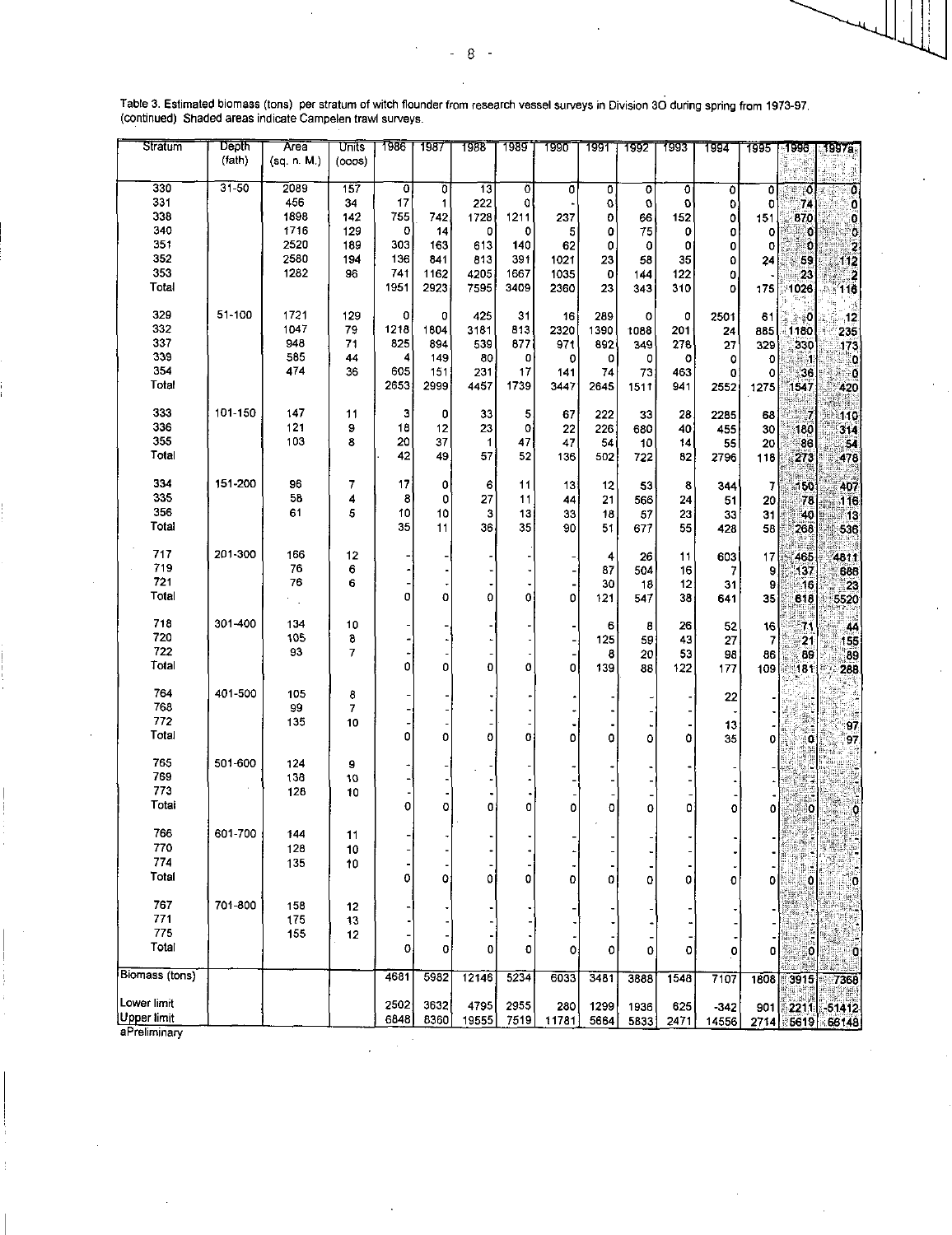| Stratum                                           | Depth<br>(fath) | Area<br>(sq. n. m.                         | Units<br>(000s)                      | 1990<br><b>WT 102</b>                                                | 1991<br>WT 113-4 WT 128-9 WT 144-5 WT 160-1 WT 176-7 | 1992                                                           | 1993                                        | 1994                               | 1995                                             | 1996<br><b>WT200AN253</b><br>TEL 41-42      |
|---------------------------------------------------|-----------------|--------------------------------------------|--------------------------------------|----------------------------------------------------------------------|------------------------------------------------------|----------------------------------------------------------------|---------------------------------------------|------------------------------------|--------------------------------------------------|---------------------------------------------|
| 375<br>376<br>Total                               | $5 - 30$        | 1593<br>1499                               | 120<br>113                           | 0<br>0<br>0                                                          | 43<br>0<br>43                                        | 0<br>0                                                         | ٥<br>0<br>0                                 | 0<br>0<br>0                        | $\overline{\mathbf{0}}$<br>$\overline{14}$<br>14 | $\mathbf{0}$<br>$\mathbf{0}$<br>O           |
| 360<br>361<br>362<br>373<br>374<br>383<br>Total   | $31 - 50$       | 2992<br>1853<br>2520<br>2520<br>931<br>674 | 225<br>139<br>189<br>189<br>70<br>51 | 148<br>15<br>269<br>$\pmb{0}$<br>$\mathbf 0$<br>$\mathbf 0$<br>432   | 95<br>274<br>129<br>0<br>0<br>0<br>498               | 734<br>282<br>54<br>0<br>1070                                  | 79<br>0<br>0<br>0<br>O<br>$\mathbf 0$<br>79 | 52<br>20<br>0<br>0<br>0<br>0<br>72 | 888<br>0<br>ö<br>0<br>Ö<br>$\overline{0}$<br>888 | 38<br>0<br>O<br>0<br>O<br>Ö<br>38           |
| 359<br>377<br>382<br>Total                        | 51-100          | 421<br>100<br>647                          | 32<br>8<br>49                        | $\pmb{0}$<br>0<br>0<br>0                                             | 0<br>0<br>0                                          | 136<br>0<br>0<br>136                                           | $\mathbf 0$<br>0<br>0<br>0                  | 0<br>5<br>0<br>5                   | 22<br>O<br>ö<br>22                               | 0<br>0<br>$\mathbf{o}$<br>Ö                 |
| 358<br>378<br>381<br>Total                        | 101-150         | 225<br>139<br>182                          | 17<br>10<br>14                       | 0<br>0<br>-<br>0                                                     | 11<br>16<br>0<br>27                                  | 40<br>8<br>48                                                  | 13<br>0<br>$\mathbf 0$<br>13                | 0<br>0<br>0<br>0                   | 74<br>$\mathbf{0}$<br>Ö<br>74                    | 0<br>O<br>0<br>ö                            |
| 357<br>379<br>380<br>Total                        | 151-200         | 164<br>106<br>116                          | 12<br>8<br>9                         | $\pmb{0}$<br>$\overline{\mathbf{c}}$<br>۰<br>$\overline{\mathbf{c}}$ | 116<br>0<br>116                                      | 6<br>1<br>$\overline{\phantom{a}}$<br>$\overline{7}$           | 95<br>$\pmb{0}$<br>0<br>95                  | 18<br>0<br>0<br>18                 | 85<br>0<br>$\mathbf 0$<br>85                     | $\mathbf 0$<br>1<br>$\overline{\mathbf{0}}$ |
| 723<br>725<br>727<br>Total                        | 201-300         | 155<br>105<br>160                          | 12<br>8<br>12                        |                                                                      | 24<br>24                                             | $\overline{\phantom{0}}$<br>8<br>$\overline{\phantom{0}}$<br>8 | 83<br>192<br>0<br>275                       | 87<br>18<br>21<br>126              | 57<br>19<br>$\leq 1$<br>76                       | 15<br>Ö<br>$\overline{\mathbf{0}}$<br>15    |
| 724<br>726<br>728<br>Total                        | 301-400         | 124<br>72<br>156                           | 9<br>5<br>12                         |                                                                      | 69<br>69                                             |                                                                | 163<br>149<br>312                           | 73<br>27<br>88<br>188              | 104<br>48<br>35<br>187                           | 60<br>40<br>21<br>121                       |
| <b>Biomass</b> (ton<br>Lower limit<br>Upper limit |                 |                                            |                                      | 434<br>119<br>749                                                    | 777<br>279<br>1275                                   | 1269<br>515<br>2019                                            | 774<br>-174<br>1722                         | 409<br>103<br>710                  | 1346<br>393<br>2298                              | 175<br>з.<br>348                            |

Table 4. Estimated biomass (tons) per stratum of witch flounder from research vessel surveys in Div. 3N during fall from 1990-96. Shaded areas indicate Campelen trawl surveys.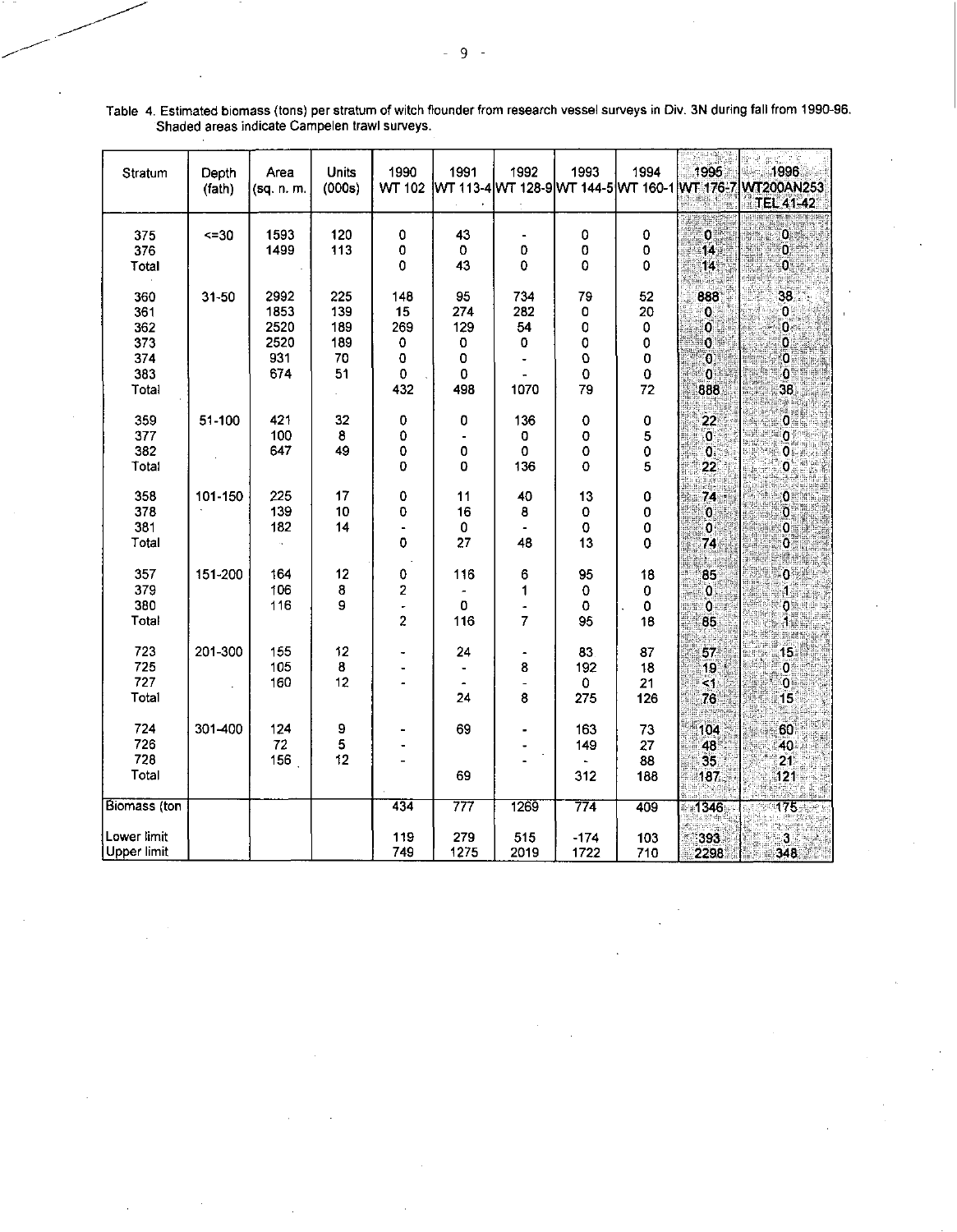| Stratum        | Depth  | Area        | <b>Units</b> | 1990   | 1991             | 1992     | 1993     | 1994        | 1995                    | $\overline{\phantom{1}}$ 1996 |
|----------------|--------|-------------|--------------|--------|------------------|----------|----------|-------------|-------------------------|-------------------------------|
|                | (fath) | (sq. n. M.) | (000s)       | WT 102 | WT 113-4         | WT 128-9 | WT144-5  | WT160-1     | WT 176-7                | WT200AN253                    |
|                |        |             |              |        |                  |          |          |             |                         | <b>TEL41-42</b>               |
|                |        |             |              |        |                  |          |          |             |                         |                               |
| 330            | 31-50  | 2089        | 157          | .65    | 31               | 47       | 0        | 0           | 247                     | Ö                             |
| 331            |        | 456         | 34           | 12     | 161              | 84       | 0        | 0           | 108                     | Ð                             |
| 338            |        | 1898        | 142          | 1347   | 244              | 450      | 2144     | 1065        | 4684                    | 503                           |
| 340            |        | 1716        | 129          | 106    | 155              | 37       | 0        | 0           | 204                     | Ō.                            |
| 351            |        | 2520        | 189          | 1029   | 161              | 43       | $\bf{0}$ | $\mathbf 0$ | $\mathbf{0}$            | Ö.                            |
| 352            |        | 2580        | 194          | 926    | 515              | 863      | 559      | 136         | 379                     | 80                            |
| 353            |        | 1282        | 96           | 1795   | 183              | 301      | 0        | 419         | 538                     | 789                           |
| Total          |        |             |              | 5280   | 1450             | 1825     | 2703     | 1620        | 6160                    | 1372                          |
|                |        |             |              |        |                  |          |          |             |                         |                               |
| 329            | 51-100 | 1721        | 129          | 57     | 46               | 0        | 11       | 0           | 417                     | ÏÖ.                           |
| 332            |        | 1047        | 79           | 1118   | 72               | 659      | 372      | 127         | 1114                    | 4569                          |
| 337            |        | 948         | 71           | 721    | 91               | 422      | 310      | 934         | 421                     | 492                           |
| 339            |        | 585         | 44           | 708    | 128              | 390      | 65       | 506         | 1911                    | D.                            |
| 354            |        | 474         | 36           | 775    | 14               | 158      | 39       | 109         | 191                     | 4647                          |
| <b>Total</b>   |        |             |              | 3379   | 351              | 1629     | 797      | 1676        | 4054                    | 9708                          |
|                |        |             |              |        |                  |          |          |             |                         |                               |
| 333            | 101-15 | 147         | 11           | 88     | 4                | 6        | 13       | 33          |                         |                               |
| 336            |        | 121         | 9            | 34     | 59               | 29       | 133      | 5           | 25                      |                               |
| 355            |        | 103         | 8            |        | 213              | 35       |          |             | 35                      | 32                            |
| Total          |        |             |              | 122    | 276              |          | 46       | 11          | 16                      | 343                           |
|                |        |             |              |        |                  | 70       | 192      | 49          | 76                      | 375                           |
| 334            | 151-20 | 96          | 7            | 9      |                  |          |          |             |                         |                               |
| 335            |        | 58          | 4            | 97     | 5<br>8           | 0        | 5        | 6           | $\overline{\mathbf{4}}$ |                               |
| 356            |        | 61          | 5            |        | $\boldsymbol{6}$ | 9<br>3   | 13       | 6           | 1                       | 23                            |
| <b>Total</b>   |        |             |              | 106    | 19               | 12       | 166      | 44          | 7.                      | 60                            |
|                |        |             |              |        |                  |          | 184      | 56          | $\overline{12}$         | 83                            |
| 717            | 201-30 | 166         | 7            | 12     |                  |          |          |             |                         |                               |
| 719            |        | 76          | 6            | 57     | <1               |          | 0        | 21          | 65                      |                               |
| 721            |        | 76          | 6            |        | 7                |          | 25       | 3           | :11                     | 226                           |
| Total          |        |             |              | 69     | $\overline{7}$   |          | 73       | 28          | 21                      | 54                            |
|                |        |             |              |        |                  |          | 98       | 52          | 87.                     | 280                           |
| 718            | 301-40 | 134         | 8            |        |                  |          |          |             |                         |                               |
| 720            |        | 105         | 8            |        |                  |          | 5        | 19          | 10                      |                               |
| 722            |        | 93          | 7            |        |                  |          | 23       | 0           | 13                      | 68                            |
| Total          |        |             |              | 0      | 3<br>3           | 0        | 31       | 8           | 14                      | 39                            |
|                |        |             |              |        |                  |          | 59       | 27          | 37                      | 107                           |
| Biomass (tons) |        |             |              | 8956   | 2106             | 3536     |          |             |                         |                               |
|                |        |             |              |        |                  |          | 4033     | 3480        | 10426                   | 11925                         |
| Lower limit    |        |             |              | 6402   | 1269             |          |          |             |                         |                               |
| Upper limit    |        |             |              | 11509  |                  | 1792     | 930      | 1347        | 1796                    | $-13750$                      |
|                |        |             |              |        | 2942             | 5281     | 7137     | 5614        | 19058                   | 37599                         |

Table 5. Estimated biomass (tons) per stratum of witch flounder from research vessel surveys in Division 3O during fall of 1990-96.<br>Shaded areas indicate Campelen trawl surveys.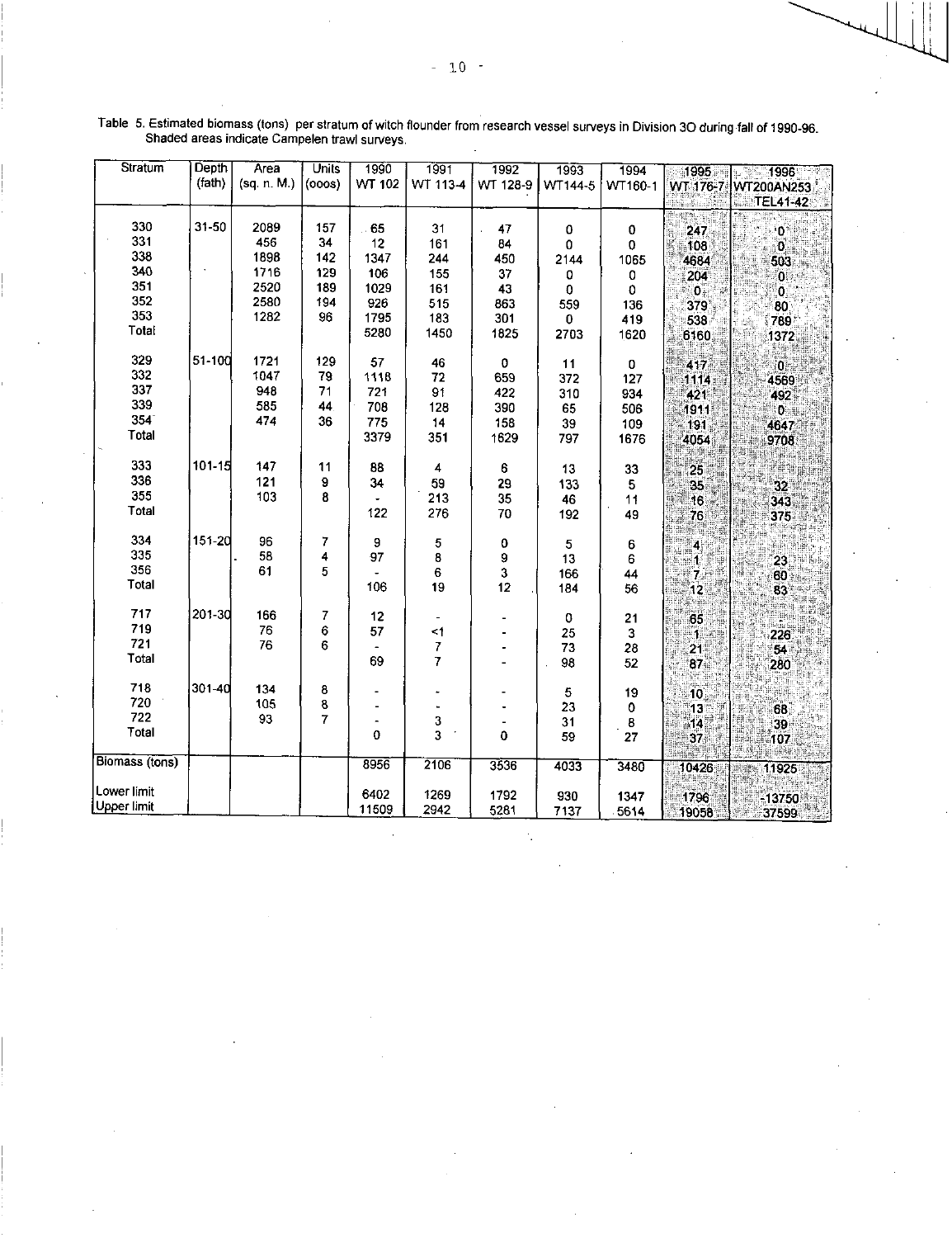| Survey                                  | Index                       | Div. 3N    | Div. 30                                            | Total        |
|-----------------------------------------|-----------------------------|------------|----------------------------------------------------|--------------|
|                                         |                             |            |                                                    |              |
| Spring 1990a                            | Abundance ('000)            | 145        | 9293                                               | 9438         |
|                                         | Biomass (t)                 | 83         | 6031                                               | 6114         |
|                                         |                             |            |                                                    |              |
| Fall 1990                               | Abundance                   | 489        | 11351                                              | 11840        |
|                                         | <b>Biomass</b>              | 434        | 8955                                               | 9389         |
| Spring 1991                             | Abundance                   | 672        | 5880                                               | 6552         |
|                                         | <b>Biomass</b>              | 263        | 3482                                               | 3745         |
|                                         |                             |            |                                                    |              |
| <b>Fall 1991</b>                        | Abundance                   | 957        | 3212                                               | 4169         |
|                                         | <b>Biomass</b>              | 777        | 2106                                               | 2883         |
|                                         |                             |            |                                                    |              |
| Spring 1992                             | Abundance<br><b>Biomass</b> | 501<br>216 | 6982<br>3885                                       | 7483<br>4101 |
|                                         |                             |            |                                                    |              |
| Fall 1992                               | Abundance                   | 1700       | 6026                                               | 7726         |
|                                         | <b>Biomass</b>              | 1267       | 3536                                               | 4803         |
|                                         |                             |            |                                                    |              |
| Spring 1993                             | Abundance<br><b>Biomass</b> | 826        | 3214                                               | 4040         |
|                                         |                             | 448        | 1548                                               | 1996         |
| Fall 1993                               | Abundance                   | 1463       | 6711                                               | 8174         |
|                                         | <b>Biomass</b>              | 774        | 4033                                               | 4807         |
|                                         |                             |            |                                                    |              |
| Spring 1994                             | Abundance                   | 429        | 15304                                              | 15733        |
|                                         | <b>Biomass</b>              | 264        | 7107                                               | 7371         |
| Fall 1994                               | Abundance                   | 724        | 6476                                               | 7200         |
|                                         | <b>Biomass</b>              | 407        | 3480                                               | 3887         |
|                                         |                             |            |                                                    |              |
| Spring 1995                             | Abundance                   | 247        | 3430                                               | 3677         |
|                                         | <b>Biomass</b>              | 187        | 1808                                               | 1995         |
| Fall / Winter                           | Abundance                   | 2470       | 24379                                              | 26849        |
| 1995/96<br>abu                          | <b>Biomass</b>              | 1346       | $\frac{1}{2}$ = $\frac{1}{2}$ = 10427              | 11773        |
|                                         |                             |            |                                                    |              |
| Spring 1996 Abundance                   |                             |            |                                                    | 10109        |
|                                         | <b>Biomass</b>              |            | $170$ , $\sim$ $\sim$ $\sim$ $\sim$ $\sim$<br>3915 | 4085         |
| Fall 1996 <b>Products</b>               | Abundance                   |            | <b>616</b> to U.S. 1991<br>25516                   | 26031        |
| portugale                               | <b>Biomass</b>              | I SI.      | $\sim$ 175 $\sim$ 2007 (since<br>11925             | 12100        |
|                                         |                             |            |                                                    |              |
| <b>Spring 1997 1997</b>                 | Abundance All Miller 1360   |            | 25541b                                             | 26901        |
| t, sternen                              | 计文件<br><b>Biomass</b>       |            | <b>March 609 - Participate 17368b</b>              | 7877         |
| aNo strata deeper than 200 fm surveyed. |                             |            |                                                    |              |
| bPreliminary estimates                  |                             |            |                                                    |              |

Table 6. Comparison of results from spring and fall research vessel surveys in 1990-97 for witch flounder in Div. 3NO. The 1995/96 fall-winter, 1996 spring and fall, and 1997 spring (Div. 30) biomass and abundance estimates are not directly comparable to previous years due to a major change in survey gear.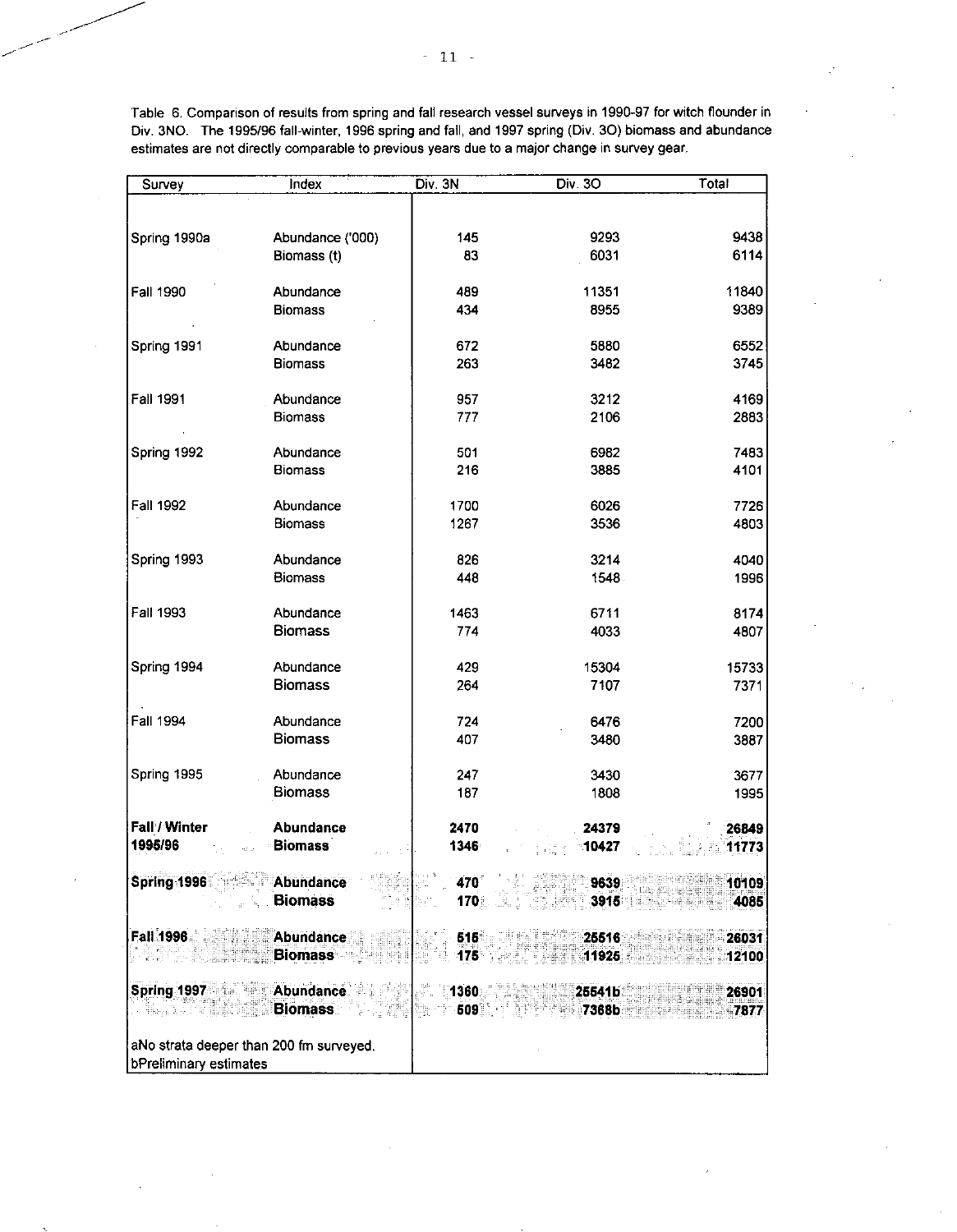

**Fig. 1 Commercial catches of witch flounder in Div. 3NO from 1974-96 and TAC's from 1974-97. Catches in recent years include estimates of those not reported.** 

**\*Note: Although a TAC of 3000 tons was agreed by the Fisheries Commission, it was also agreed that no directed fishing on witch flounder in Div. 3NO take place during 1994 due to the poor state of the stock.**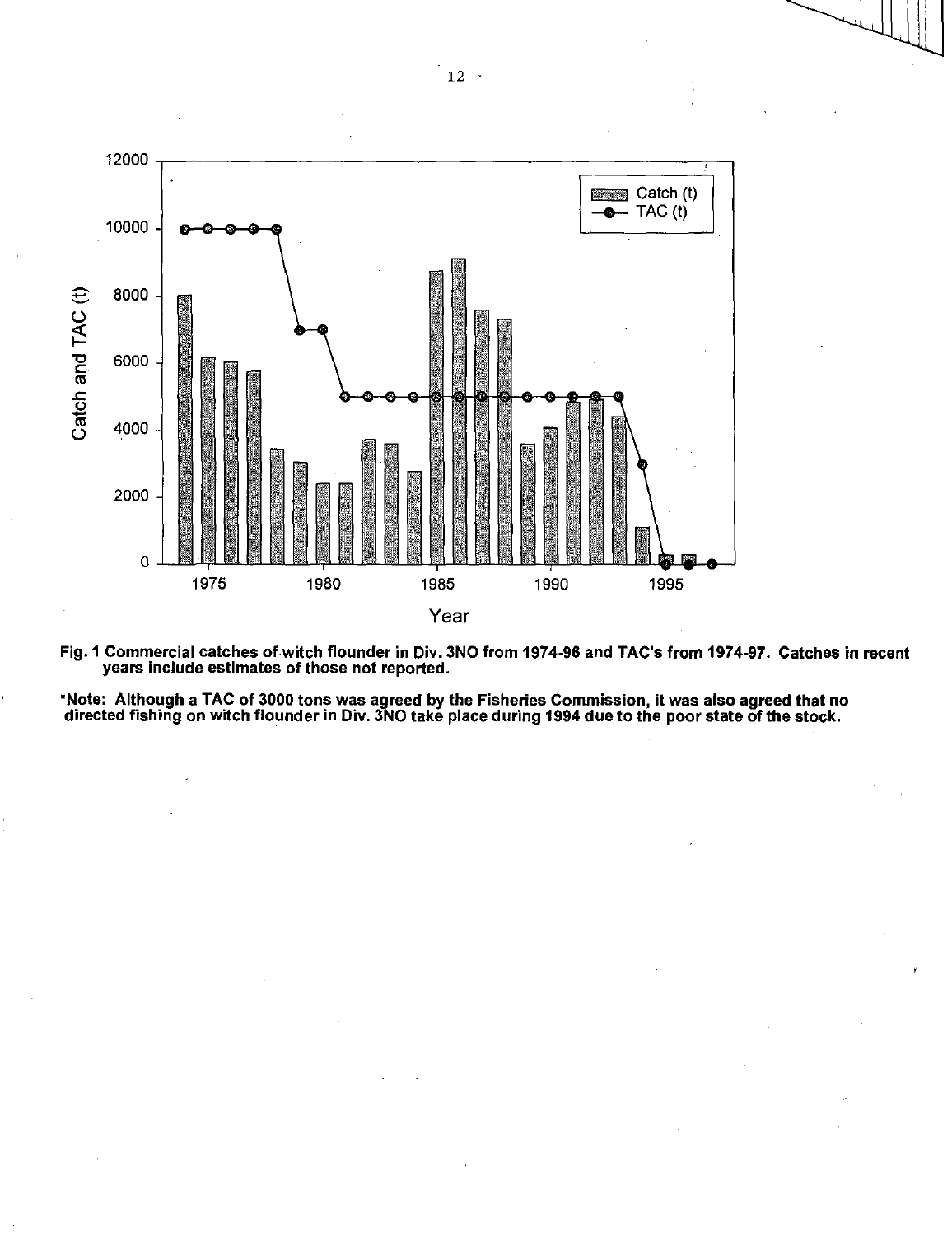

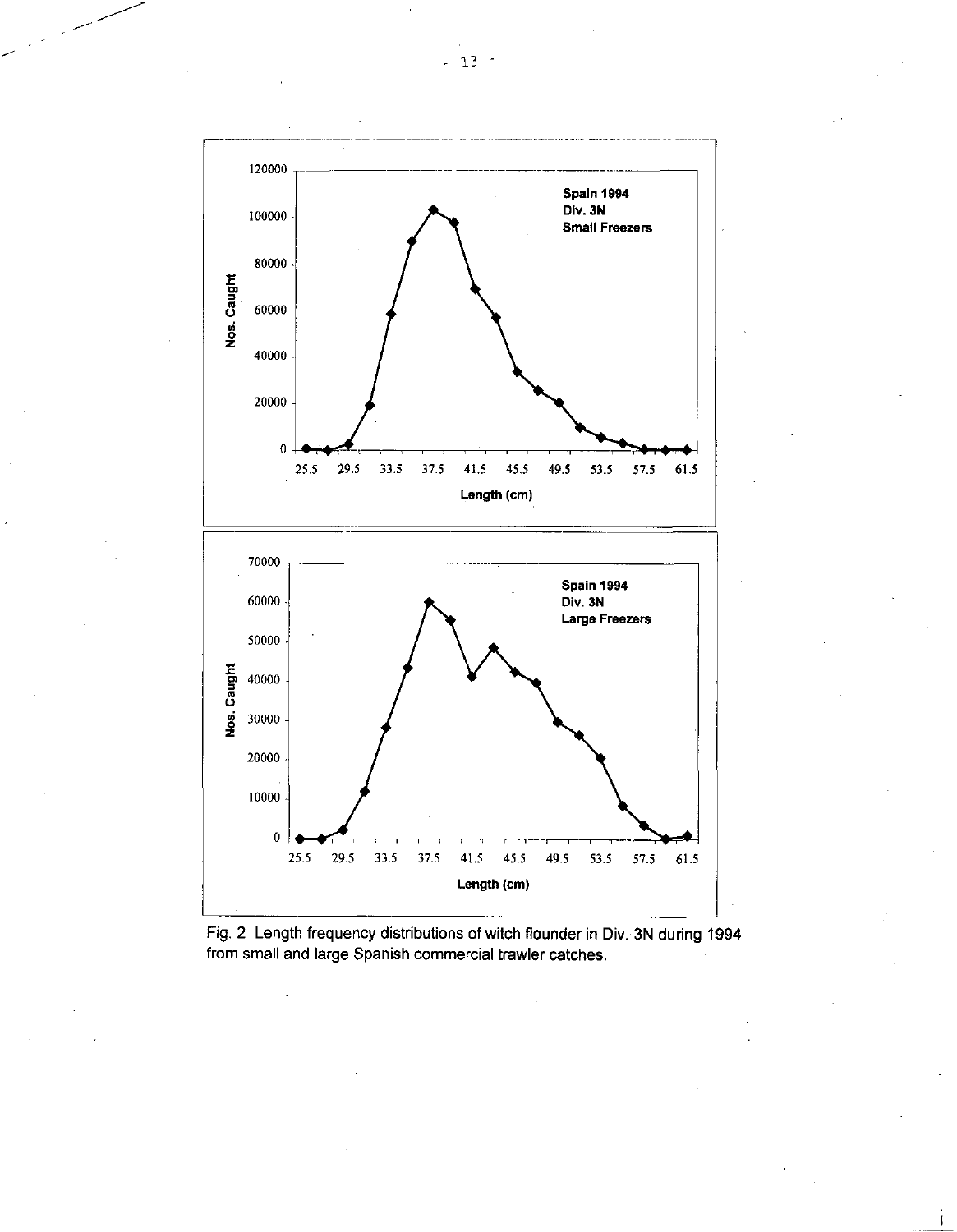

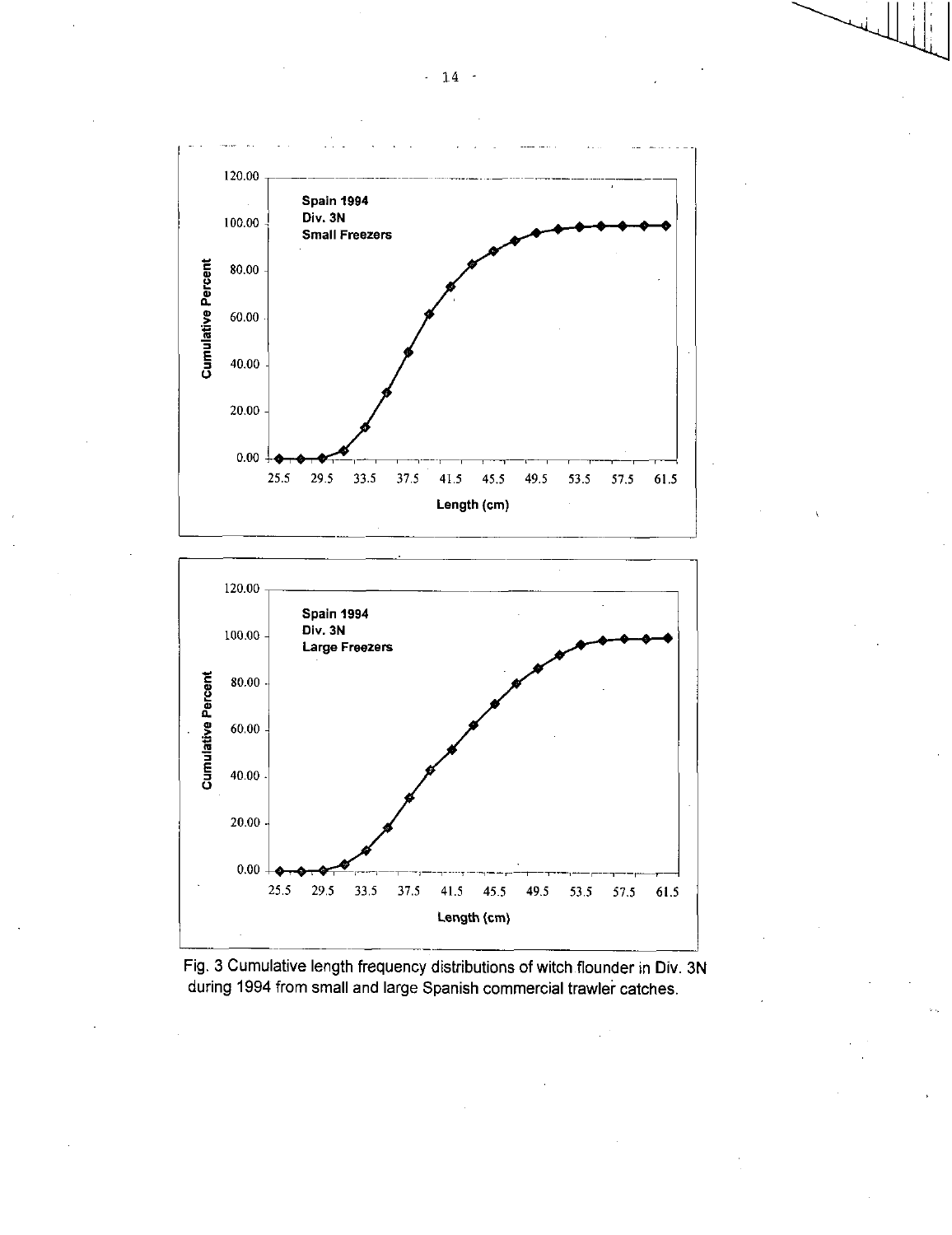

Fig.  $4$  Distribution of Witch catches from 1990 - 1992 spring and fall surveys to NAFO Divisions 3NO by the Canadian research vessel Wilfred Templeman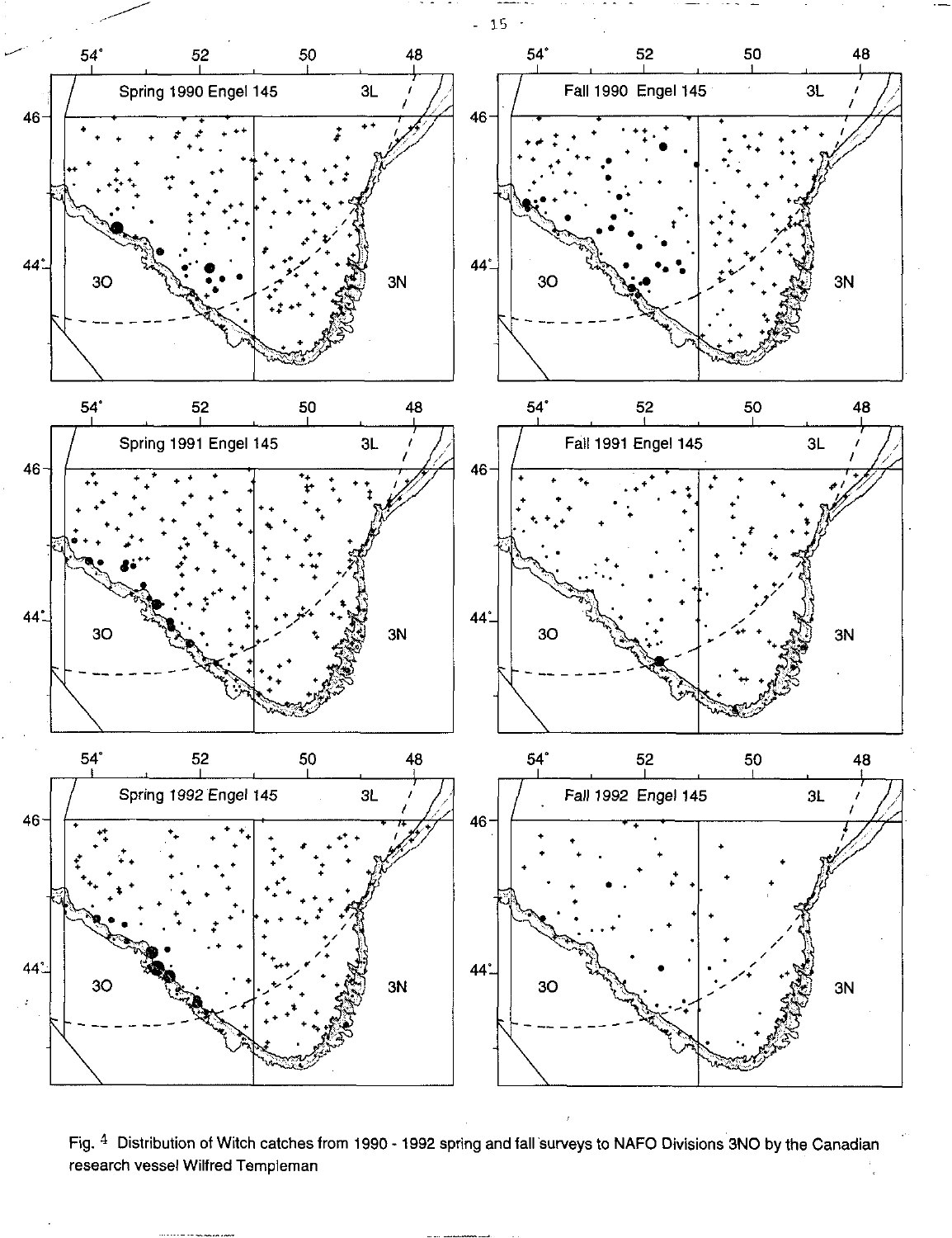

Fig. 4 Distribution of Witch catches from 1993-1995 spring and fall surveys to NAFO Divisions 3NO by the Canadian research vessel Wilfred Templeman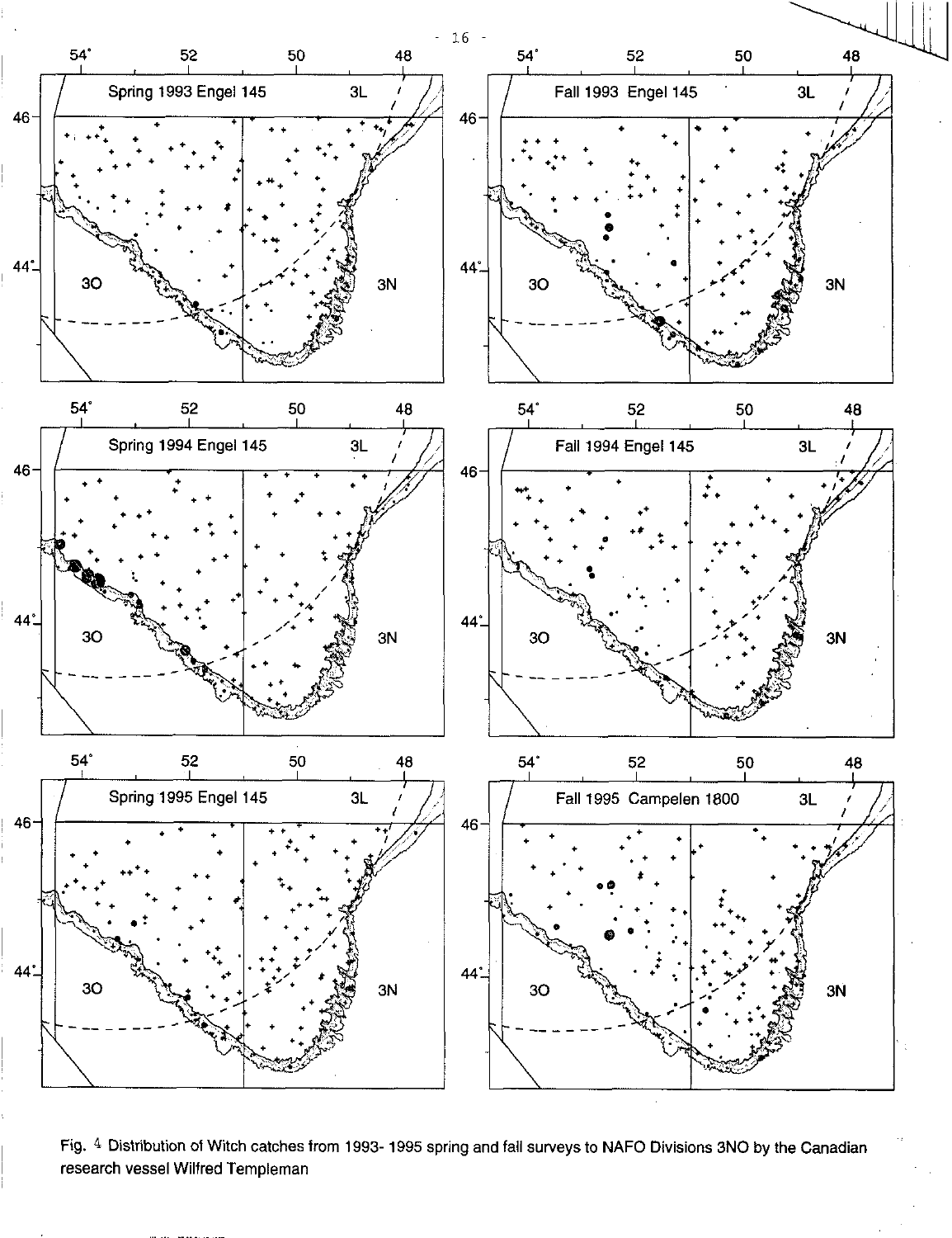

Depth (m) 200 400 1000 200 mile limit Weight (kg) — 0.01 — 5 — 10 • — 25 •  $50$ • — 100

:200+

<sup>+</sup>0

Fig, 4 Distribution of Witch catches from 1996 spring and fall surveys to NAFO Divisions 3NO by the Canadian research vessels Alfred Needier, Teleost and Wilfred Templeman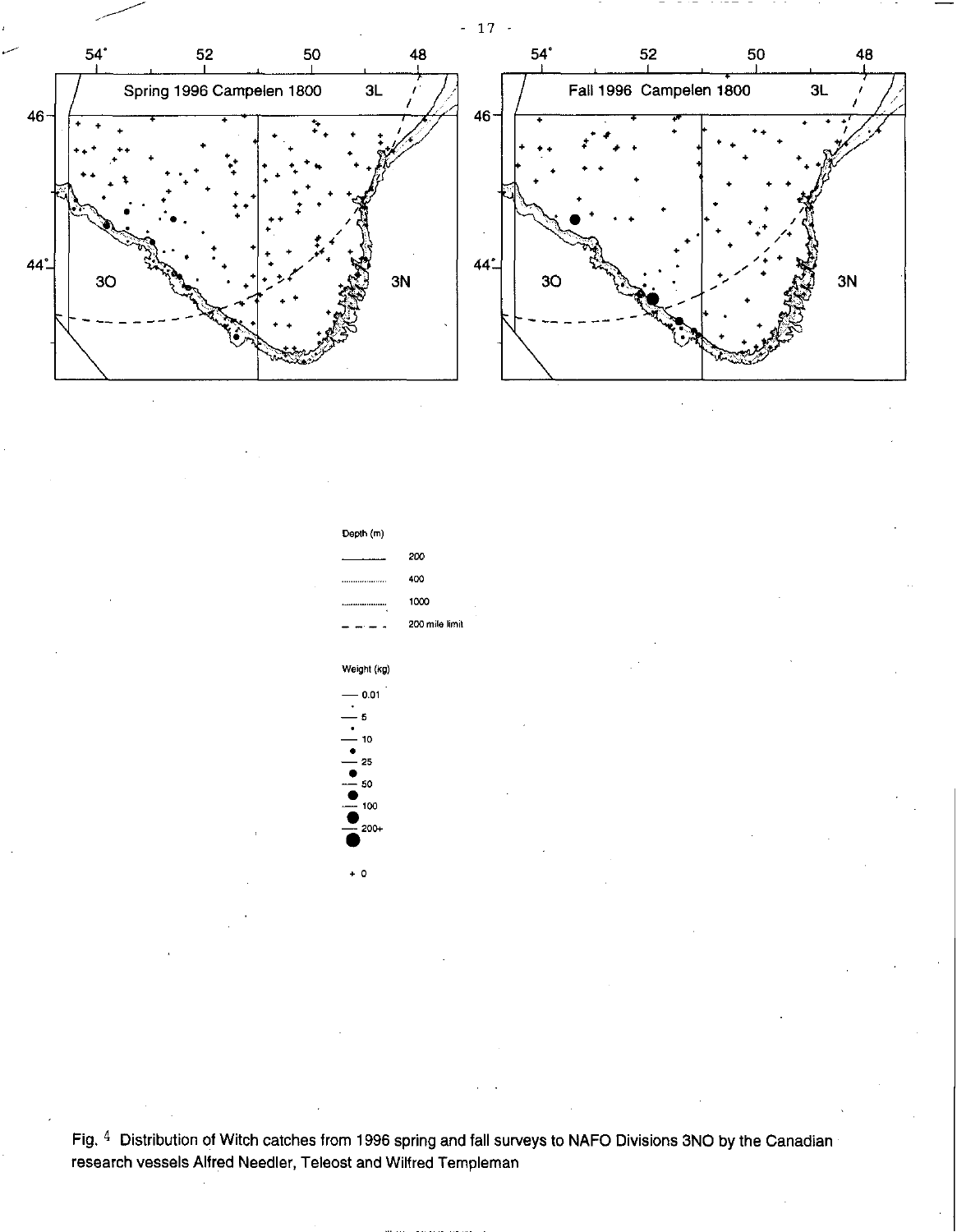

Fig. 5 Biomass estimates of witch flounder in Div. 3N and 3O from Canadian spring surveys during 1971-97 and 1973-97 respectively.



Fig. 6 Comparison of biomass of witch flounder from spring and fall surveys in Division 3NO.

 $-18 -$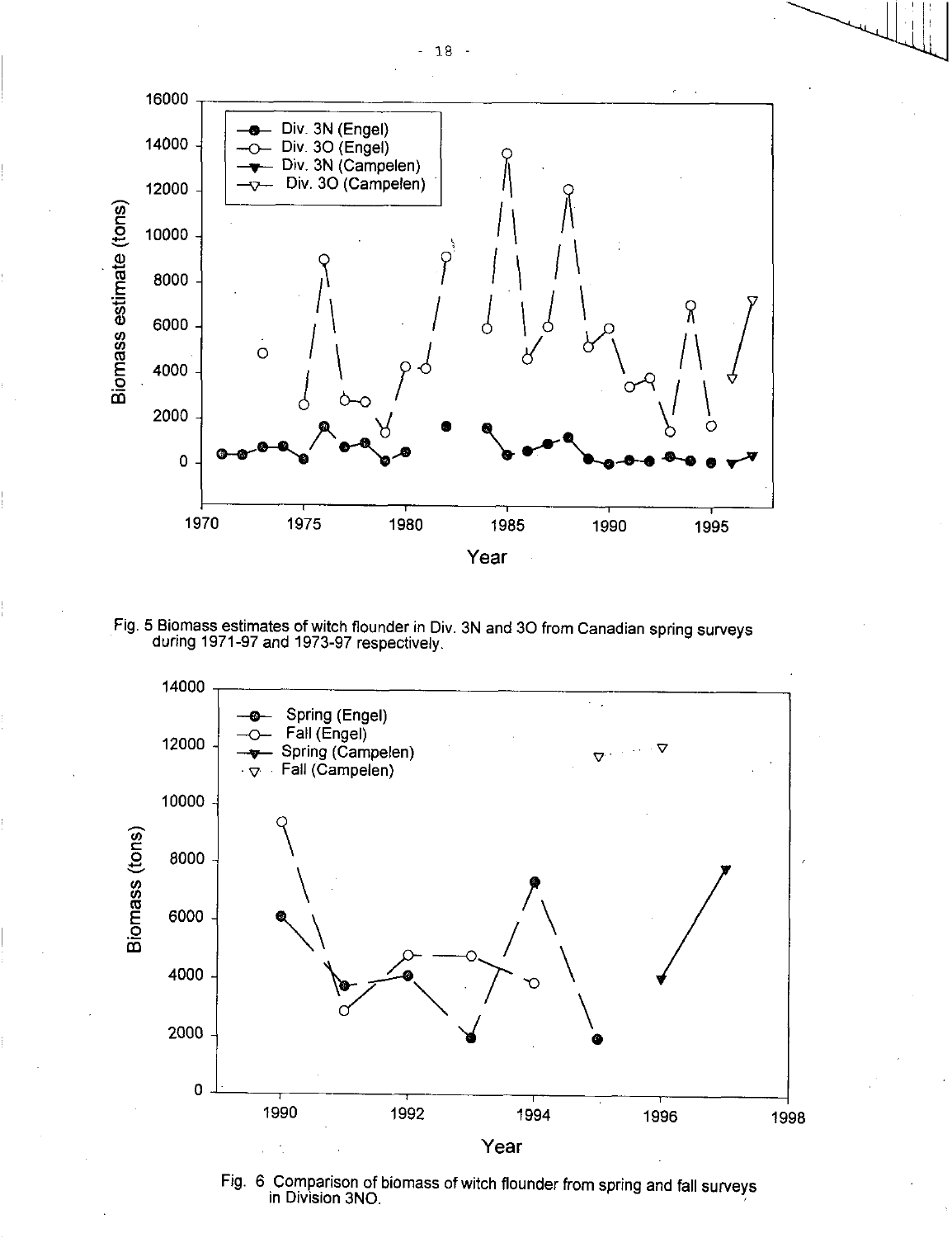



- 19 -